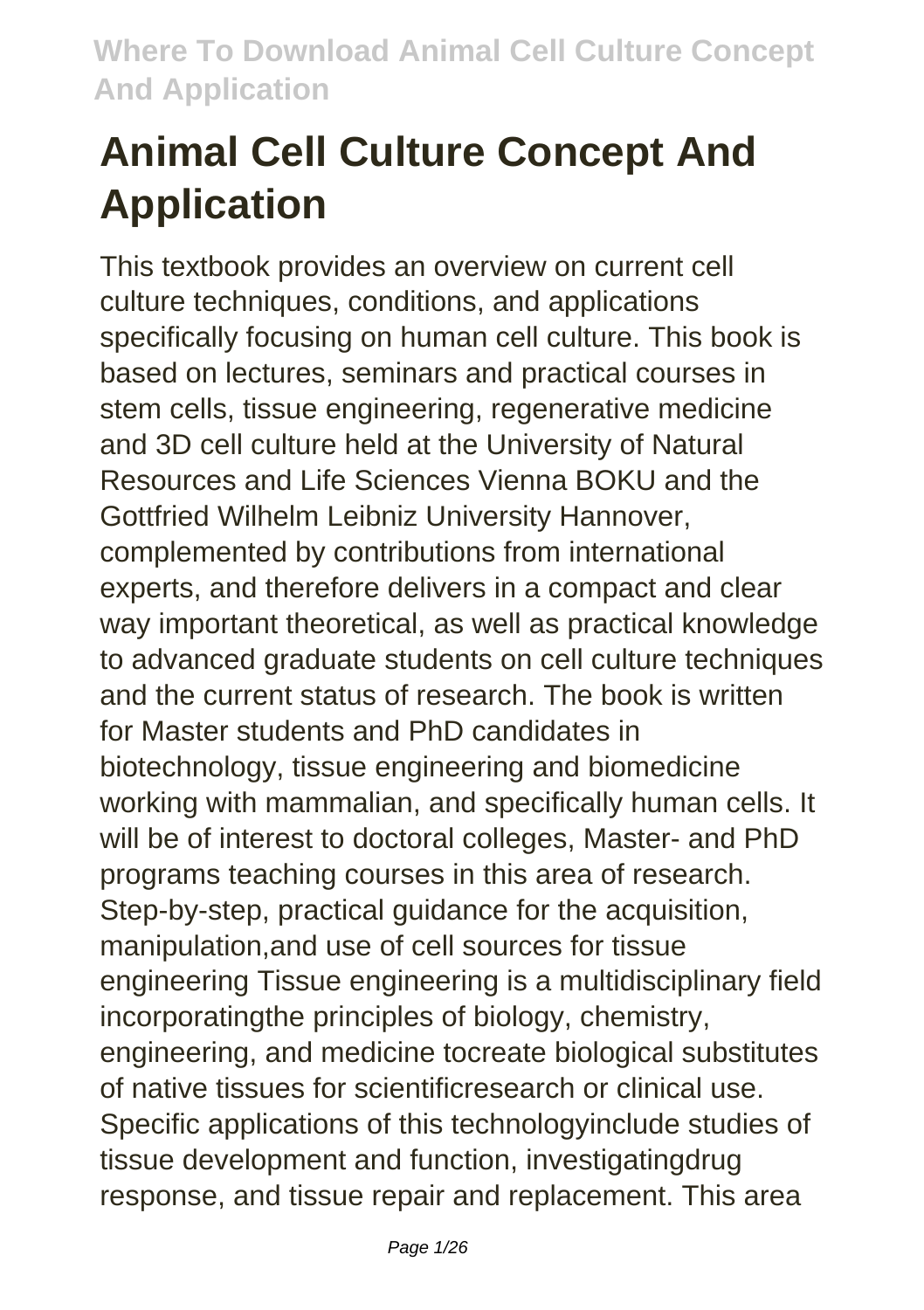israpidly becoming one of the most promising treatment options forpatients suffering from tissue failure. Written by leading experts in the field, Culture of Cellsfor Tissue Engineering offers step-by-step, practicalguidance for the acquisition, manipulation, and use of cell sourcesfor tissue engineering. It offers a unique focus on tissueengineering methods for cell sourcing and utilization, combiningtheoretical overviews and detailed procedures. Features of the text include: Easy-to-use format with a two-part organization Logically organized—part one discusses cell sourcing,preparation, and characterization and the second part examinesspecific engineered tissues Each chapter covers: structural and functional properties oftissues, methodological principles, culture,

cellselection/expansion, cell modifications, cell seeding, tissueculture, analytical assays, and a detailed description ofrepresentative studies End-of-chapter features include useful listings of sources forreagents, materials, and supplies, with the contact details of thesuppliers listed at the end of the book A section of elegant color plates to back up the figures in thechapters Culture of Cells for Tissue Engineering givesnovice and seasoned researchers in tissue engineering an invaluableresource. In addition, the text is suitable for professionals inrelated research, particularly in those areas where cell and tissueculture is a new or emerging tool.

Animal Cell Bioreactors provides an introduction to the underlying principles and strategies in the in vitro cell culture biotechnology. It addresses engineering aspects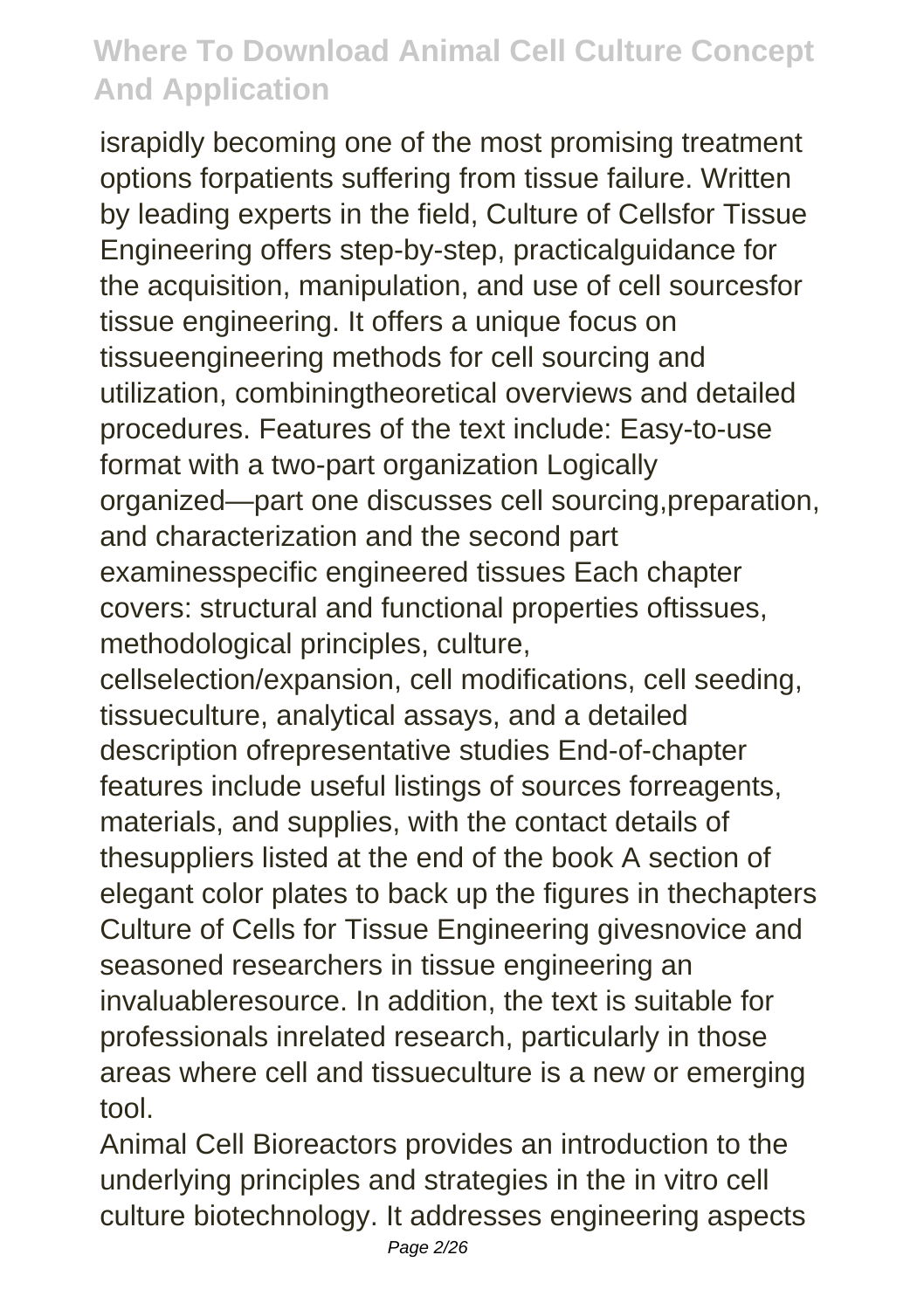such as mass transfer, instrumentation, and control ensuring successful design and operation of animal cell bioreactors. The goal is to provide a comprehensive analysis and review in the advancement of the bioreactor systems for large-scale animal cell cultures. The book is organized into four parts. Part I traces the historical development of animal cell biotechnology. It presents examples of work in progress that seeks to make animal cell biotechnology processes as productive on a cost per unit of product basis as that achieved by other microbial systems. Part II includes chapters dealing with the implications of cell biology in animal cell biotechnology; protein-bound oligosaccharides and their structures; the development of serum-free media and its use in the production of biologically active substances; and the metabolism of mammalian cells. Part III focuses on animal cell cultivation, covering topics such as the fixed bed immobilized culture; three-dimensional microcarriers; and hydrodynamic phenomena in microcarrier cultures. Part IV discusses the design, operation, and control of animal cell bioreactors. Medicines from Animal Cell Culture focuses on the use of animal cell culture, which has been used to produce human and veterinary vaccines, interferon, monoclonal antibodies and genetically engineered products such as tPA and erythropoietin. It also addresses the recent dramatic expansion in cell-based therapies, including the use of live cells for tissue regeneration and the culture of stem cells. Medicines from Animal Cell Culture: Provides comprehensive descriptions of methods for cell culture and nutrition as well as the technologies for the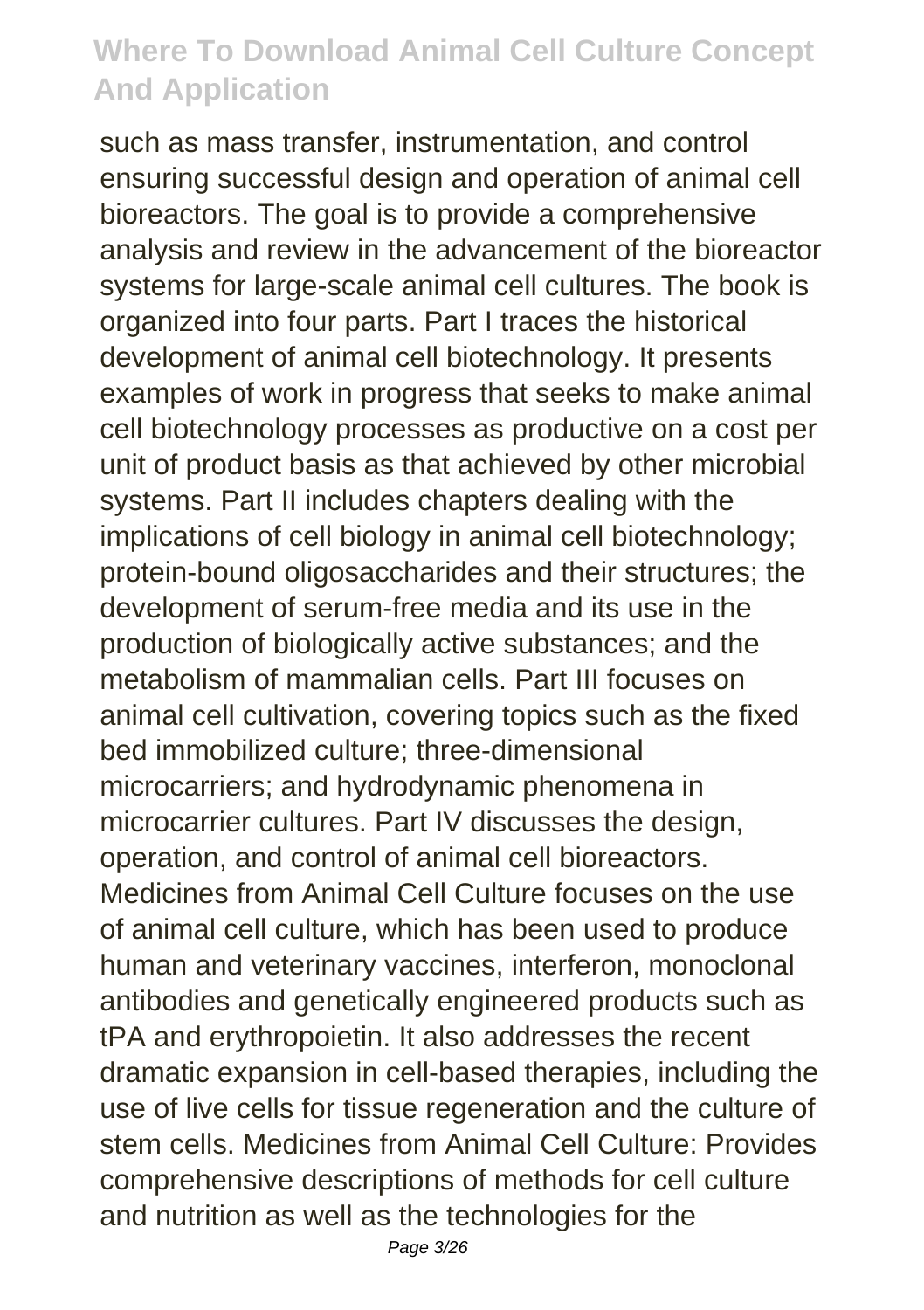preservation and characterisation of both the cells and the derived products Describes the preparation of stem cells and others for use in cell-based therapies – an area of burgeoning research Includes experimental examples to indicate expected results Covers regulatory issues from the UK, the EU and the USA and reviews how these are developing around the world Addresses the key issues of standardisation and validation with chapters on GLP and GMP for cell culture processes Delivering insight into the exciting world of biological medicines and directions for further investigation into specific topics, Medicines from Animal Cell Culture is an essential resource for researchers and technicians at all levels using cell culture within the pharmaceutical, biotechnology and biomedical industries. It is of value to laboratory managers in these industries and to all those interested in this topic alike.

This book traces the history of the major ideas and gives an account of our current knowledge of cytokinesis. Critically acclaimed for more than 25 years, the Methods in Cell Biology series provides an indispensable tool for the researcher. Each volume is carefully edited by experts to contain state-of-the-art reviews and step-bystep protocols. Techniques are described completely so that methods are made accessible to users. Describes both well-established and novel recombinant vector systems for expression of proteins Presents methods for efficient delivery of recombinant genes into differentiated cells, tissues, and whole animals Covers high-level and inducible systems, plus assays for protein expression Provides beginning and advanced investigators and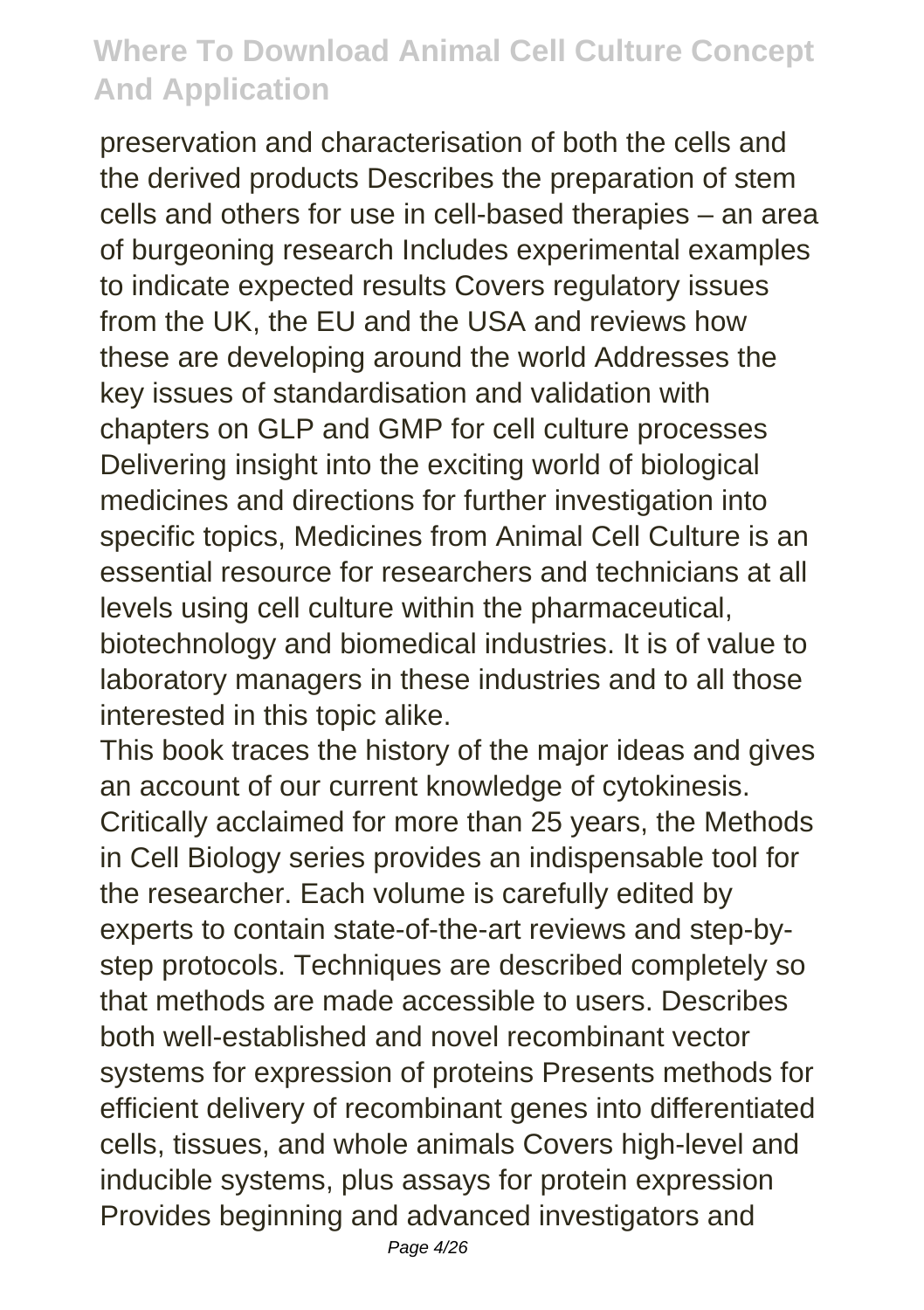students with the information they need to choose the optimal viral or plasmid system for their protein Practical, benchtop-style presentation works in lab and in the classroom

Production of Biologicals from Animal Cells in Culture reviews the state of the art in animal cell biotechnology, with emphasis on the sequence of events that occur when generating a biological from animal cells in culture. Methods that enable adjustment of nutrient feed streams into perfusion bioreactors so as to increase productivity are described. A number of issues are also addressed, such as the usefulness of the fingerprint method for cell characterization. Comprised of 135 chapters, this book begins with an overview of the problems and benefits of animal cell culture, followed by a discussion on the isolation of immortal murine macrophage cell lines. The reader is systematically introduced to the use of DNA fingerprinting to characterize cell banks; immortalization of cells with oncogenes; lipid metabolism of animal cells in culture; and energetics of glutaminolysis. Subsequent chapters explore serum-free and protein-free media; the physiology of animal cells; gene expression in animal cell systems; and animal cell bioreactors. The monitoring and assay of animal cell parameters are also considered, along with downstream processing and regulatory issues. This monograph will be of interest to students, practitioners, and investigators in the fields of microbiology and biotechnology.

Animal Biotechnology: Models in Discovery and Translation, Second Edition, provides a helpful guide to anyone seeking a thorough review of animal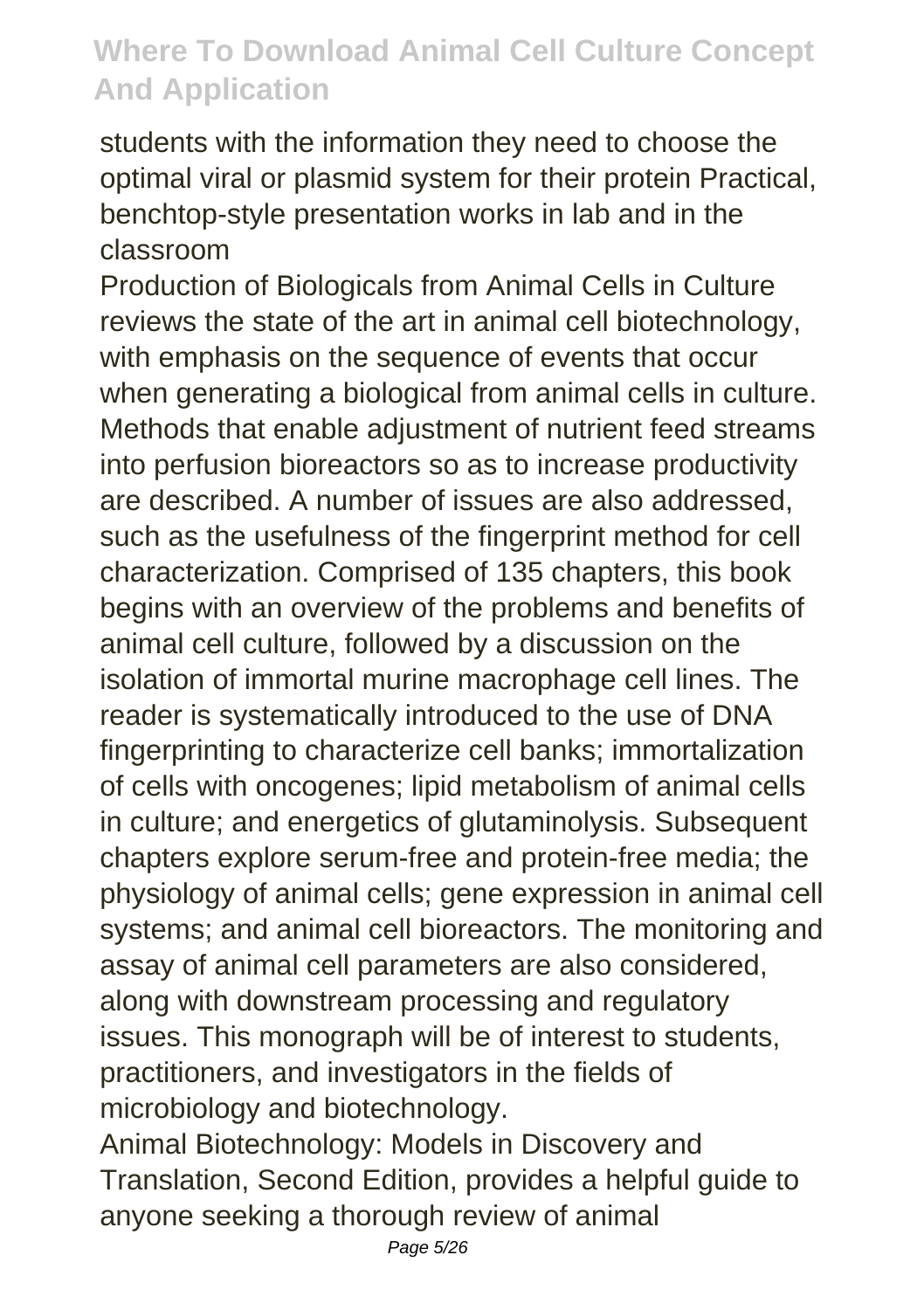biotechnology and its application to human disease and welfare. This updated edition covers vital fundamentals, including animal cell cultures, genome sequencing analysis, epigenetics and animal models, gene expression, and ethics and safety concerns, along with indepth examples of implications for human health and prospects for the future. New chapters cover animal biotechnology as applied to various disease types and research areas, including in vitro fertilization, human embryonic stem cell research, biosensors, enteric diseases, biopharming, organ transplantation, tuberculosis, neurodegenerative disorders, and more. Highlights the latest biomedical applications of genetically modified and cloned animals, with a focus on cancer and infectious diseases Offers first-hand accounts of the use of biotechnology tools, including molecular markers, stem cells, animal cultures, tissue engineering, ADME and CAM Assay Includes case studies that illustrate safety assessment issues, ethical considerations, and intellectual property rights associated with the translation of animal biotechnology studies

Animal Cell Technology: Products of Today, Prospects for Tomorrow is a collection of papers that discusses the advancement and future of biotechnology. The book presents a total of 164 materials that are organized into 22 sections. The coverage of the text includes the various methodologies involved in animal cell technology, such as post translational modifications; kinetics and modeling; and measurement and assay. The book also covers product safety and consistency testing; products from animal cells in culture; and apoptosis and cell biology. The text will be of great use to biologists, Page 6/26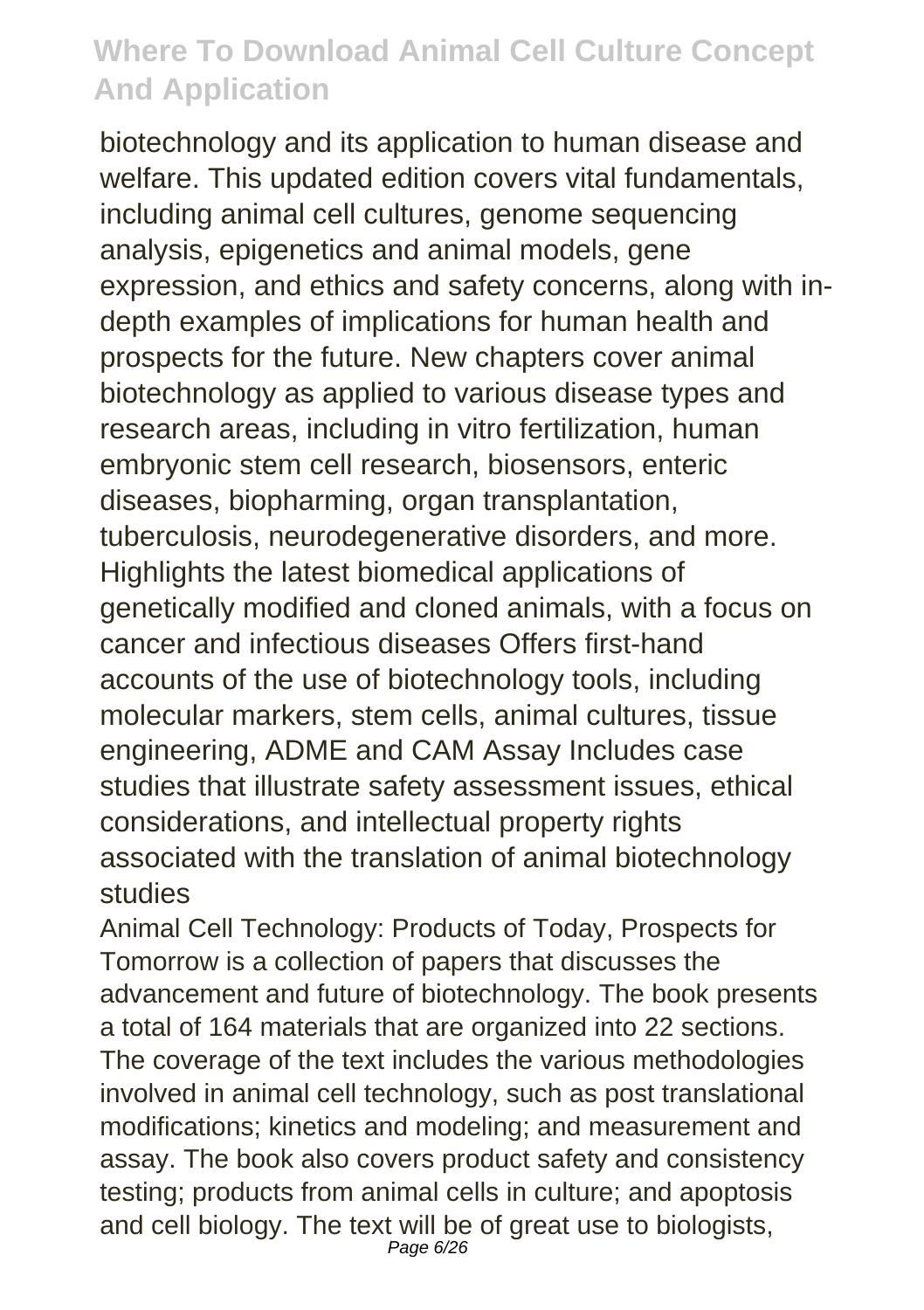biotechnicians, and biological engineers. Readers who have an interest in the advancement of biotechnology will also benefit from the book.

This book introduces fundamental principles and practical application of techniques used in the scalable production of biopharmaceuticals with animal cell cultures. A broad spectrum of subjects relevant to biologics production and manufacturing are reviewed, including the generation of robust cell lines, a survey of functional genomics for a better understanding of cell lines and processes, as well as advances in regulatory compliant upstream and downstream development. The book is an essential reference for all those interested in translational animal cell-based pharmaceutical biotechnology.

This masterful third edition of Freshney's Culture of Animal Cells updates and considerably expands the scope of its predecessor and still enables both the novice and the experiences researcher to apply the basic and more sophisticated techniques of tissue culture. New Topics covered include: the use of molecular techniques in cell culture, such as DNA fingerprinting, fluorescence in situ hybridization, and chromosome painting cell interactions in cell culture new methods for separating cells new or refined methods for accessing cytotoxicity, viability, and mutagenicity experimental details for culture of specialized cells types not covered in previous editions new or refined techniques for visualizing clues, including time-lapse photography and confocal microscopy The revised and expanded third edition offers the following features: over 350 new reference to the primary literature an international list of cell banks an international listing of reagants and commercial supplies a subject index a glossary Also available: 0471169021 Culture of Animal Cells: A Multimedia Guide CD-ROM \$150 est. From the reviews: "I strongly recommend this volume for any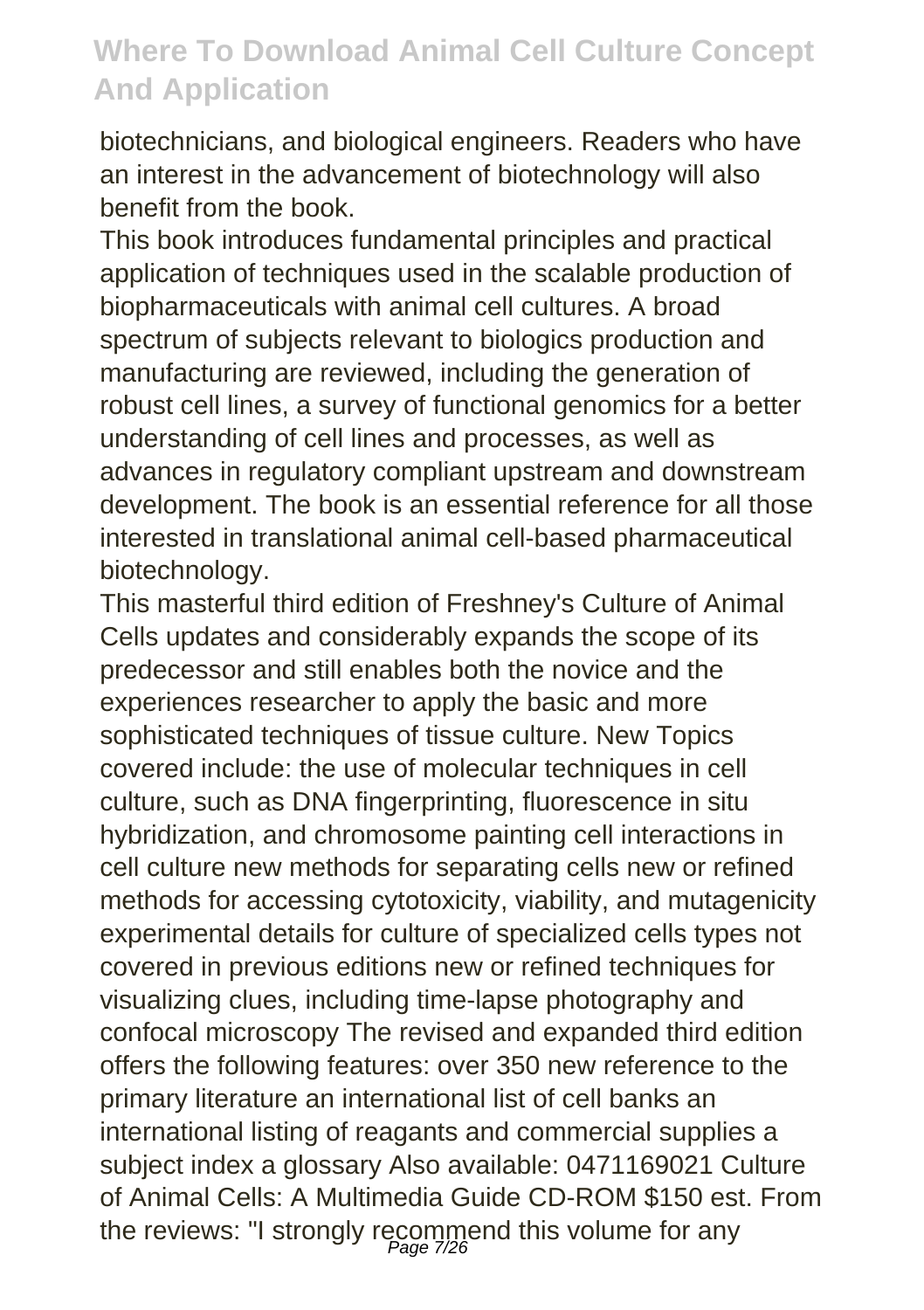laboratory wishing to culture mammalian cells" - Biotechnology "It is not very often that it is possible to say of a book, 'I don't know how I managed without it previously.' Here is such a book" - Cell Biology International Reports This best-selling undergraduate textbook provides an introduction to key experimental techniques from across the biosciences. It uniquely integrates the theories and practices that drive the fields of biology and medicine, comprehensively covering both the methods students will encounter in lab classes and those that underpin recent advances and discoveries. Its problem-solving approach continues with worked examples that set a challenge and then show students how the challenge is met. New to this edition are case studies, for example, that illustrate the relevance of the principles and techniques to the diagnosis and treatment of individual patients. Coverage is expanded to include a section on stem cells, chapters on immunochemical techniques and spectroscopy techniques, and additional chapters on drug discovery and development, and clinical biochemistry. Experimental design and the statistical analysis of data are emphasised throughout to ensure students are equipped to successfully plan their own experiments and examine the results obtained.

Basic Science Methods for Clinical Researchers addresses the specific challenges faced by clinicians without a conventional science background. The aim of the book is to introduce the reader to core experimental methods commonly used to answer questions in basic science research and to outline their relative strengths and limitations in generating conclusive data. This book will be a vital companion for clinicians undertaking laboratory-based science. It will support clinicians in the pursuit of their academic interests and in making an original contribution to their chosen field. In doing so, it will facilitate the deyelopment of tomorrow's clinician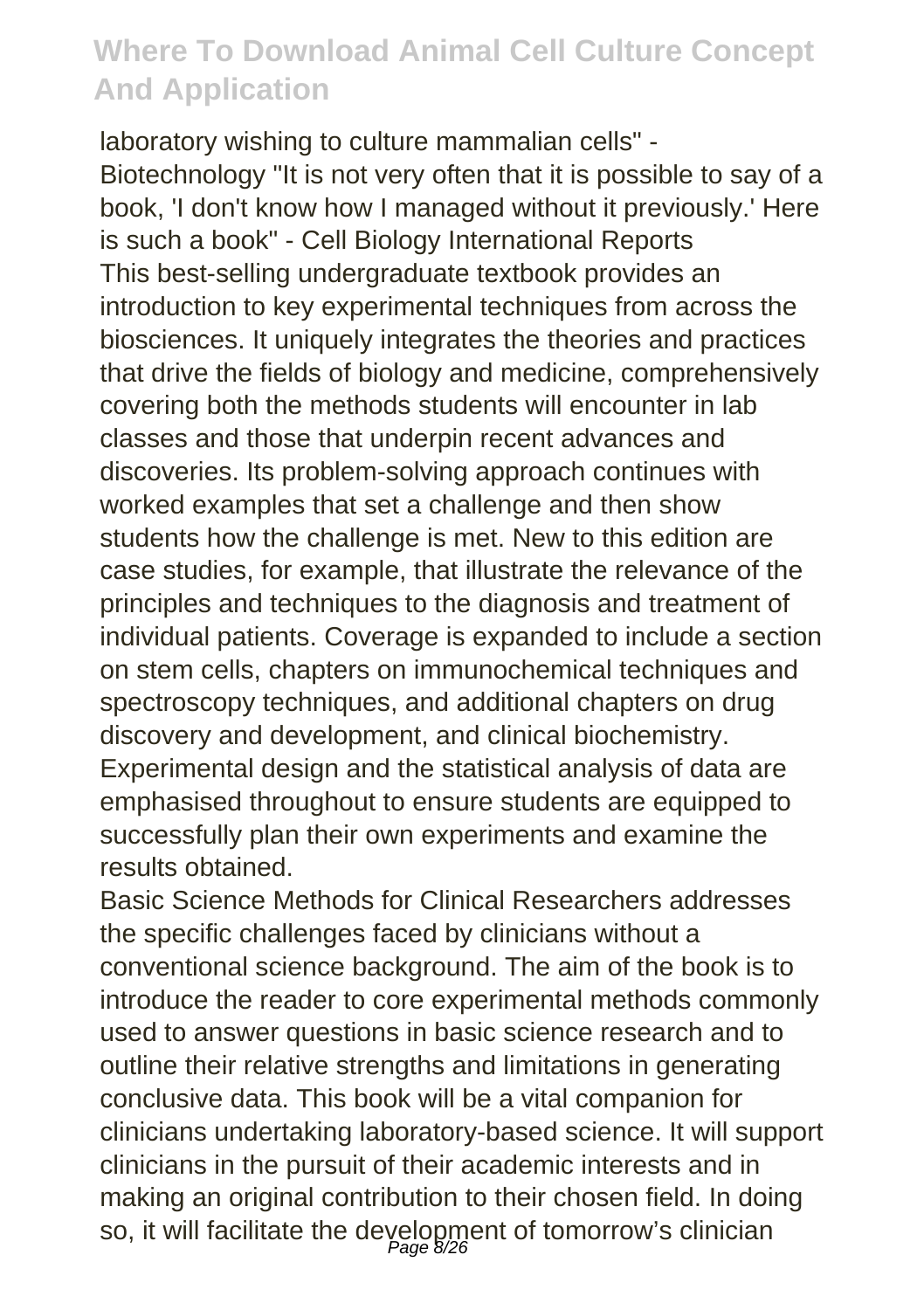scientists and future leaders in discovery science. Serves as a helpful guide for clinical researchers who lack a conventional science background Organized around research themes pertaining to key biological molecules, from genes, to proteins, cells, and model organisms Features protocols, techniques for troubleshooting common problems, and an explanation of the advantages and limitations of a technique in generating conclusive data Appendices provide resources for practical research methodology, including legal frameworks for using stem cells and animals in the laboratory, ethical considerations, and good laboratory practice (GLP) Tissue Culture: Methods and Applications presents an overview of the procedures for working with cells in culture and for using them in a wide variety of scientific disciplines. The book discusses primary tissue dissociation; the preparation of primary cultures; cell harvesting; and replicate culture methods. The text also describes protocols on single cell isolations and cloning; perfusion and mass culture techniques; cell propagation on miscellaneous culture supports; and the evaluation of culture dynamics. The recent techniques facilitating microscopic observation of cells; cell hybridization; and virus propagation and assay are also encompassed. The book further tackles the production of hormones and intercellular substances; the diagnosis and understanding of disease; as well as quality control measures. Scientists and professionals interested in methodology per se will find the book invaluable. This volume discusses the requirements, advantages, and limitations of studying cell culture. The chapters in this book cover topics such as in vitro blood-brain barrier functional assays in human iPSC-based models; neuron-glia interactions examines with in vitro co-culture; epigenetic changes in cultures neurons and astrocytes; rat brain slices; brain punching technique; and using microRNA for in vitro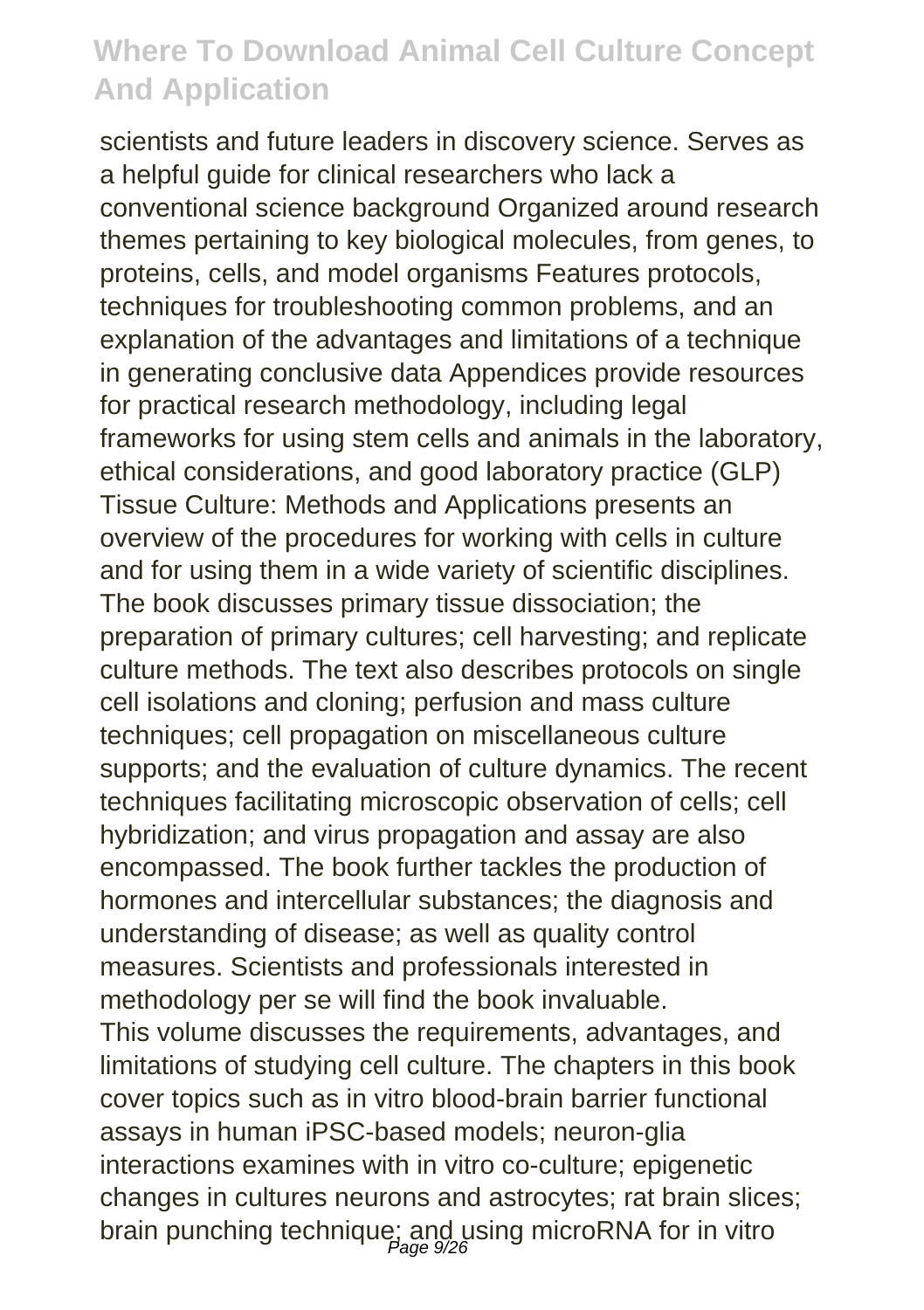neurotoxicity testing and related disorders. In Neuromethods series style, chapters include the kind of detail and key advice from the specialists needed to get successful results in your laboratory. Authoritative and cutting-edge, Cell Culture Techniques, Second Edition is a valuable resource for students and experiences researchers who are interested in learning more and making risk decisions in this evolving field. Alternating between topic discussions and hands-on laboratory experiments that range from the in vitro flowering of roses to tissue culture of ferns, Plant Tissue Culture Concepts and Laboratory Exercises, Second Edition, addresses the most current principles and methods in plant tissue culture research. The editors use the expertise of some of the top researchers and educators in plant biotechnology to furnish students, instructors and researchers with a broad consideration of the field. Divided into eight major parts, the text covers everything from the history of plant tissue culture and basic methods to propagation techniques, crop improvement procedures, specialized applications and nutrition of callus cultures. New topic discussions and laboratory exercises in the Second Edition include ""Micropropagation of Dieffenbachia,"" ""Micropropagation and in vitro flowering of rose,"" ""Propagation from nonmeristematic tissue-organogenesis,"" ""Variation in culture"" and ""Tissue culture of ferns.""It is the book's extensive laboratory exercises that provide a hands-on approach in illustrating various topics of discussion, featuring step-by-step procedures, anticipated results, and a list of materials needed. What's more, editors Trigiano and Gray go beyond mere basic principles of plant tissue culture by including chapters on genetic transformation techniques, and photographic methods and statistical analysis of data. In all, Plant Tissue Culture Concepts and Laboratory Exercises, Second Edition, is a veritable harvest of information for the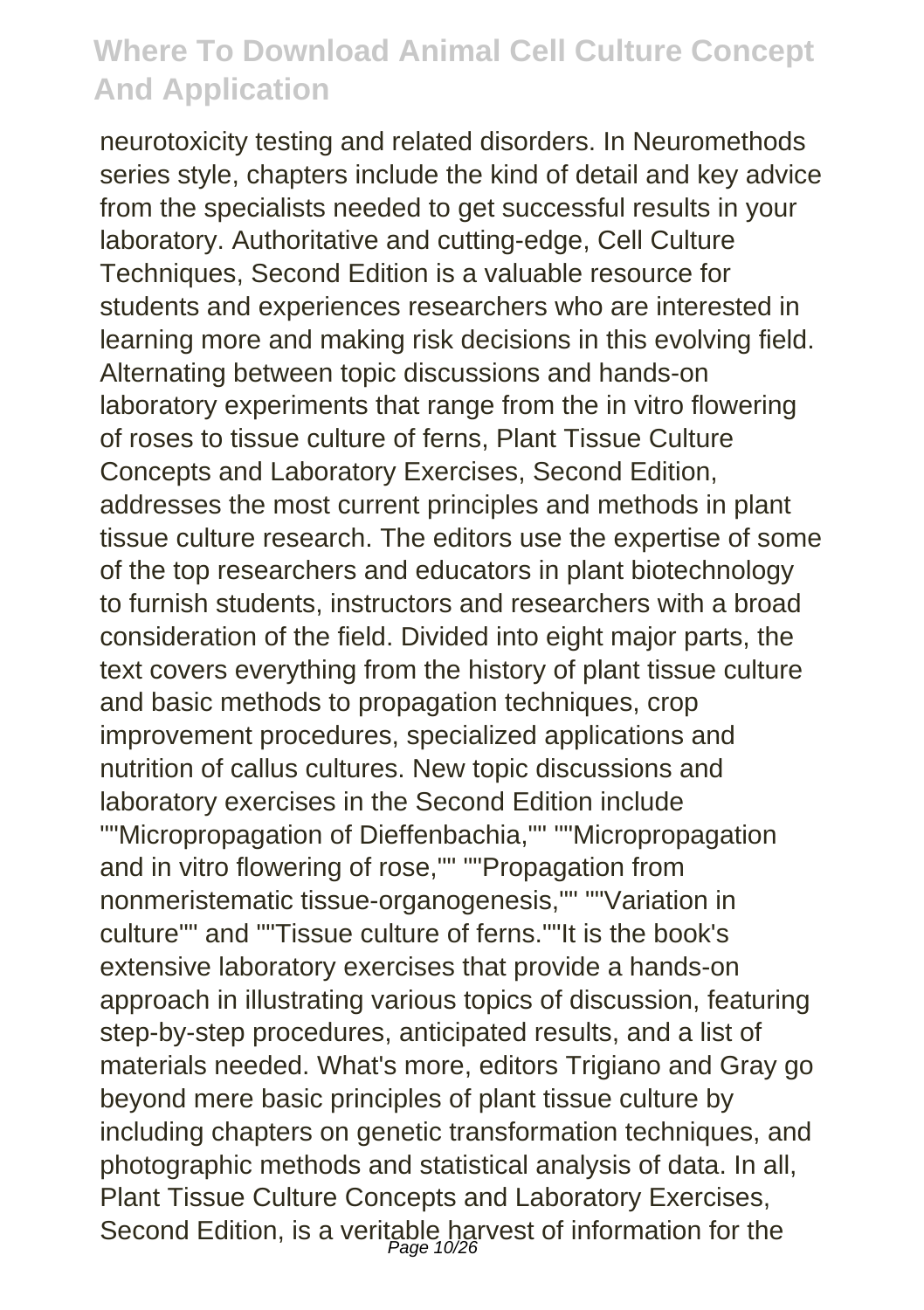continued study and research in plant tissue culture science. It is a pleasure to contribute the foreword to Introduction to Cell and Tissue Culture: The ory and Techniques by Mather and Roberts. Despite the occasional appearance of thought ful works devoted to elementary or advanced cell culture methodology, a place remains for a comprehensive and definitive volume that can be used to advantage by both the novice and the expert in the field. In this book, Mather and Roberts present the relevant method ology within a conceptual framework of cell biology, genetics, nutrition, endocrinology, and physiology that renders technical cell culture information in a comprehensive, logical for mat. This allows topics to be presented with an emphasis on troubleshooting problems from a basis of understanding the underlying theory. The material is presented in a way that is adaptable to student use in formal courses; it also should be functional when used on a daily basis by professional cell culturists in a- demia and industry. The volume includes references to relevant Internet sites and other use ful sources of information. In addition to the fundamentals, attention is also given to mod ern applications and approaches to cell culture derivation, medium formulation, culture scale-up, and biotechnology, presented by scientists who are pioneers in these areas. With this volume, it should be possible to establish and maintain a cell culture laboratory devot ed to any of the many disciplines to which cell culture methodology is applicable.

Animal biotechnology is a broad field including polarities of fundamental and applied research, as well as DNA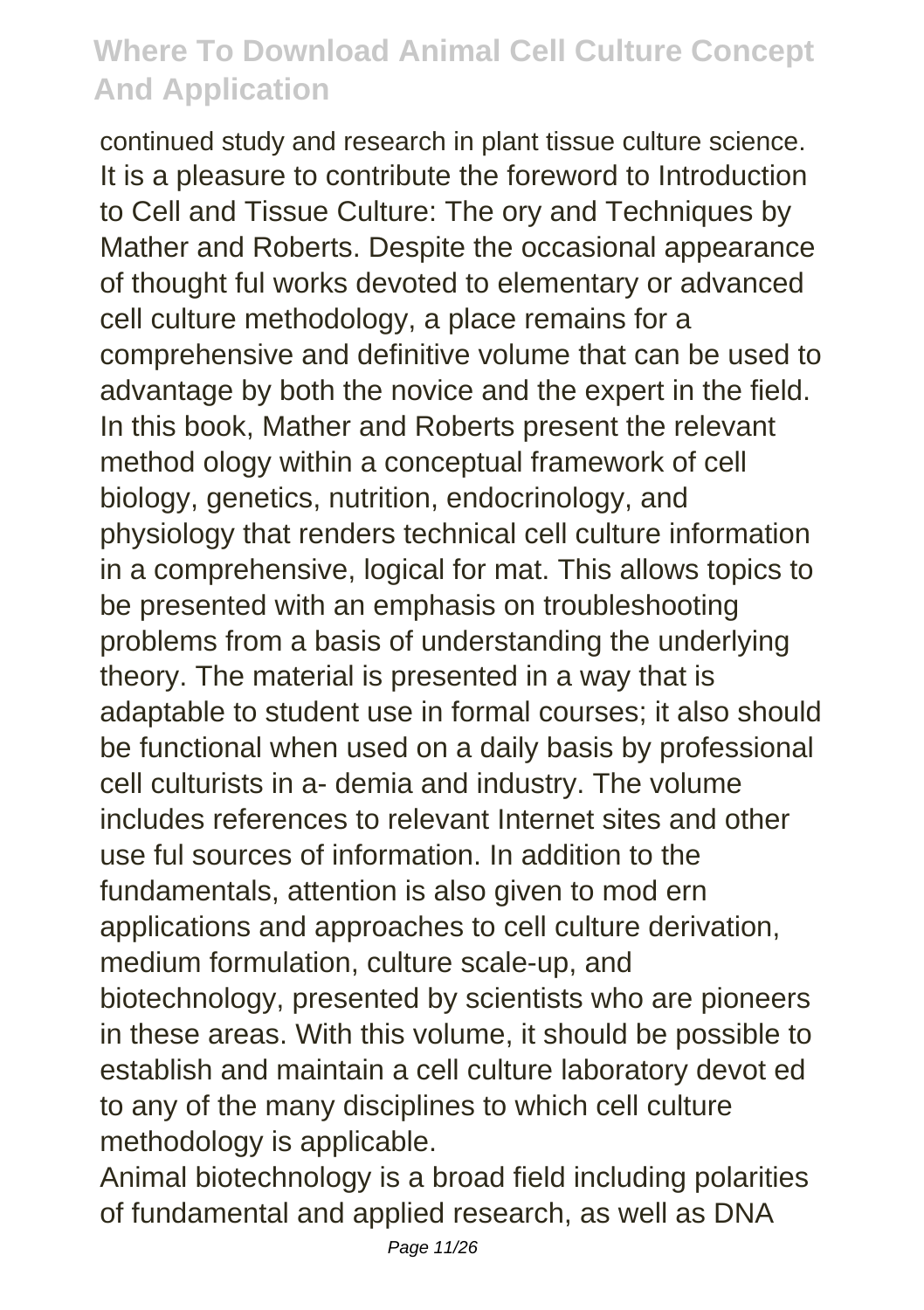science, covering key topics of DNA studies and its recent applications. In Introduction to Pharmaceutical Biotechnology, DNA isolation procedures followed by molecular markers and screening methods of the genomic library are explained in detail. Interesting areas such as isolation, sequencing and synthesis of genes, with broader coverage of the latter, are also described. The book begins with an introduction to biotechnology and its main branches, explaining both the basic science and the applications of biotechnology-derived pharmaceuticals, with special emphasis on their clinical use. It then moves on to the historical development and scope of biotechnology with an overall review of early applications that scientists employed long before the field was defined. Additionally, this book offers first-hand accounts of the use of biotechnology tools in the area of genetic engineering and provides comprehensive information related to current developments in the following parameters: plasmids, basic techniques used in gene transfer, and basic principles used in transgenesis. The text also provides the fundamental understanding of stem cell and gene therapy, and offers a short description of current information on these topics as well as their clinical associations and related therapeutic options.

Please note that the content of this book primarily consists of articles available from Wikipedia or other free sources online. Pages: 29. Chapters: 3T3 cells, Cell culture, Computer simulation, Cunninghamella elegans, Epidemiology, Genetic testing, In silico, In vitro, In vitro toxicology, Microdosing, MIMIC (immunology),

Page 12/26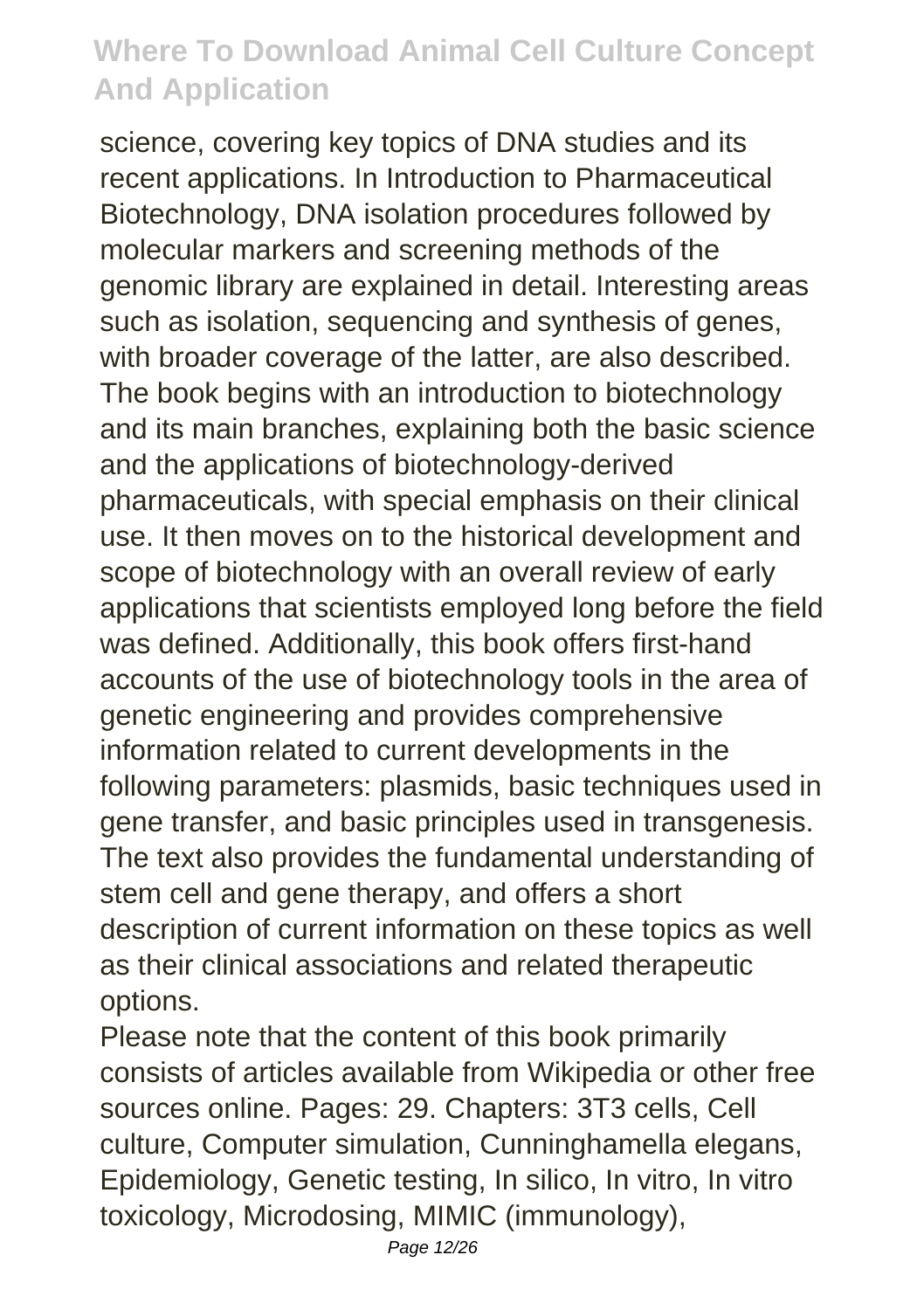Postmarketing surveillance, Reed-Muench method, Virtual screening. Excerpt: Cell culture is the complex process by which cells are grown under controlled conditions, generally outside of their natural environment. In practice, the term "cell culture" now refers to the culturing of cells derived from multi-cellular eukaryotes, especially animal cells. However, there are also cultures of plants, fungi and microbes, including viruses, bacteria and protists. The historical development and methods of cell culture are closely interrelated to those of tissue culture and organ culture. Animal cell culture became a common laboratory technique in the mid-1900s, but the concept of maintaining live cell lines separated from their original tissue source was discovered in the 19th century. The 19th-century English physiologist Sydney Ringer developed salt solutions containing the chlorides of sodium, potassium, calcium and magnesium suitable for maintaining the beating of an isolated animal heart outside of the body. In 1885, Wilhelm Roux removed a portion of the medullary plate of an embryonic chicken and maintained it in a warm saline solution for several days, establishing the principle of tissue culture. Ross Granville Harrison, working at Johns Hopkins Medical School and then at Yale University, published results of his experiments from 1907 to 1910, establishing the methodology of tissue culture. Cell culture techniques were advanced significantly in the 1940s and 1950s to support research in virology. Growing viruses in cell cultures allowed preparation of purified viruses for the manufacture of vaccines. The injectable polio vaccine developed by...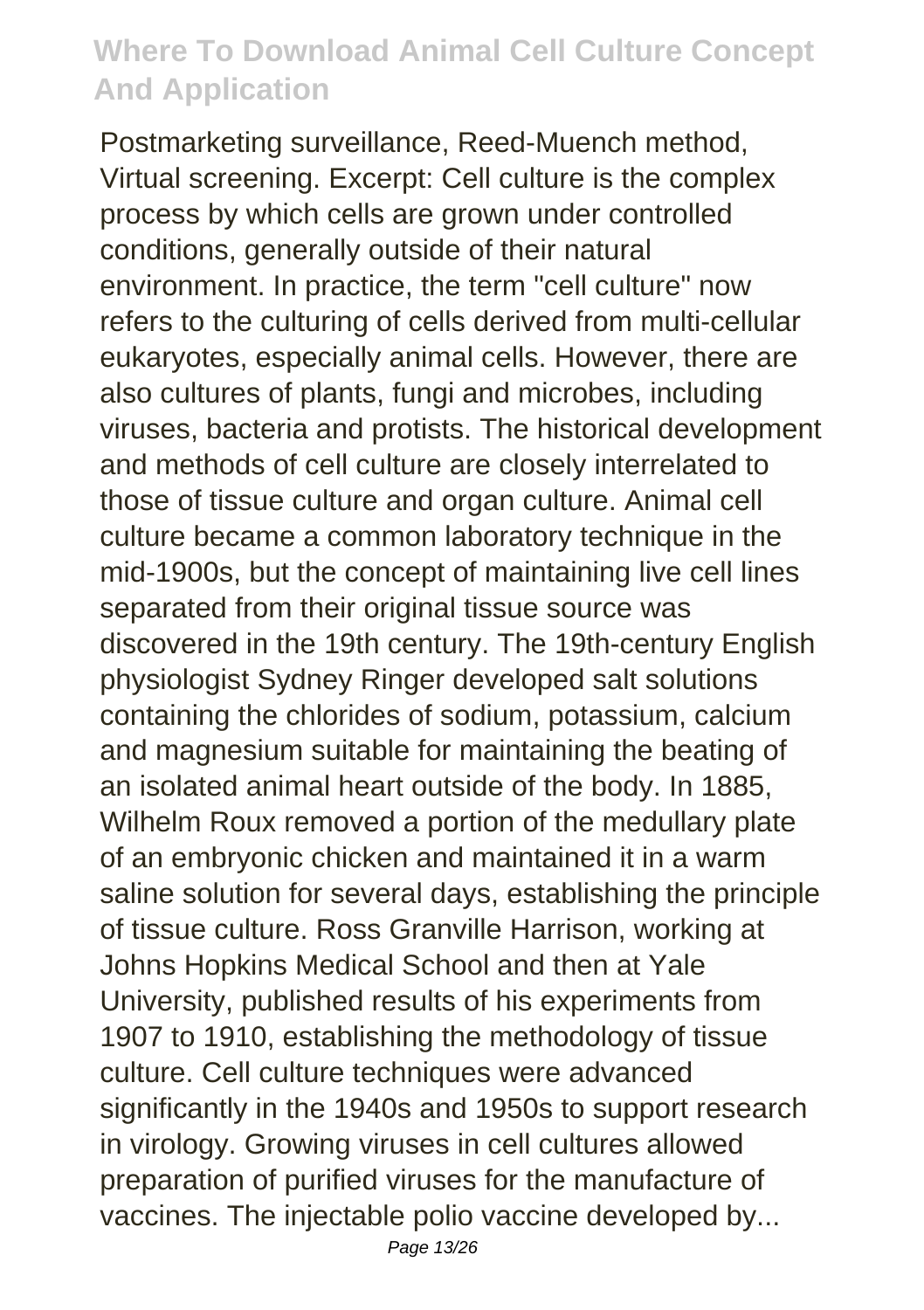The purpose of this book is to provide the advances in plant in vitro culture as related to perennial fruit crops and medicinal plants. Basic principles and new techniques, now available, are presented in detail. The book will be of use to researchers, teachers in biotechnology and for individuals interested to the commercial application of plant in vitro culture. Analytical Techniques in Meat Science is a comprehensive compilation of all the relevant methodologies for the quality analysis of meat. The content of the book is designed to cater to requirement of meat producers, regulatory agencies, researchers, students, teachers, laboratory staff etc. It covers techniques for physico-chemical analysis, species identification and microbiological examination of meat. Also, it contains the latest biotechnological and proteomic techniques for meat quality evaluation. To help the reader understand better figures, tables, line diagrams, etc are used frequently whenever needed. Some important pictures are given in plates for lucid and clear understanding of the concept. Note: T&F does not sell or distribute the hardback in India, Pakistan, Nepal, Bhutan, Bangladesh and Sri Lanka.

Animal cell culture is an important laboratory technique in the biological and medical sciences. It has become an essential tool for the study of most biochemical and physiological processes and the use of large-scale animal cell culture has become increasingly important to the commercial production of specific compounds for the pharmaceutical industry. This book describes the basic requirements for establishing and maintaining cell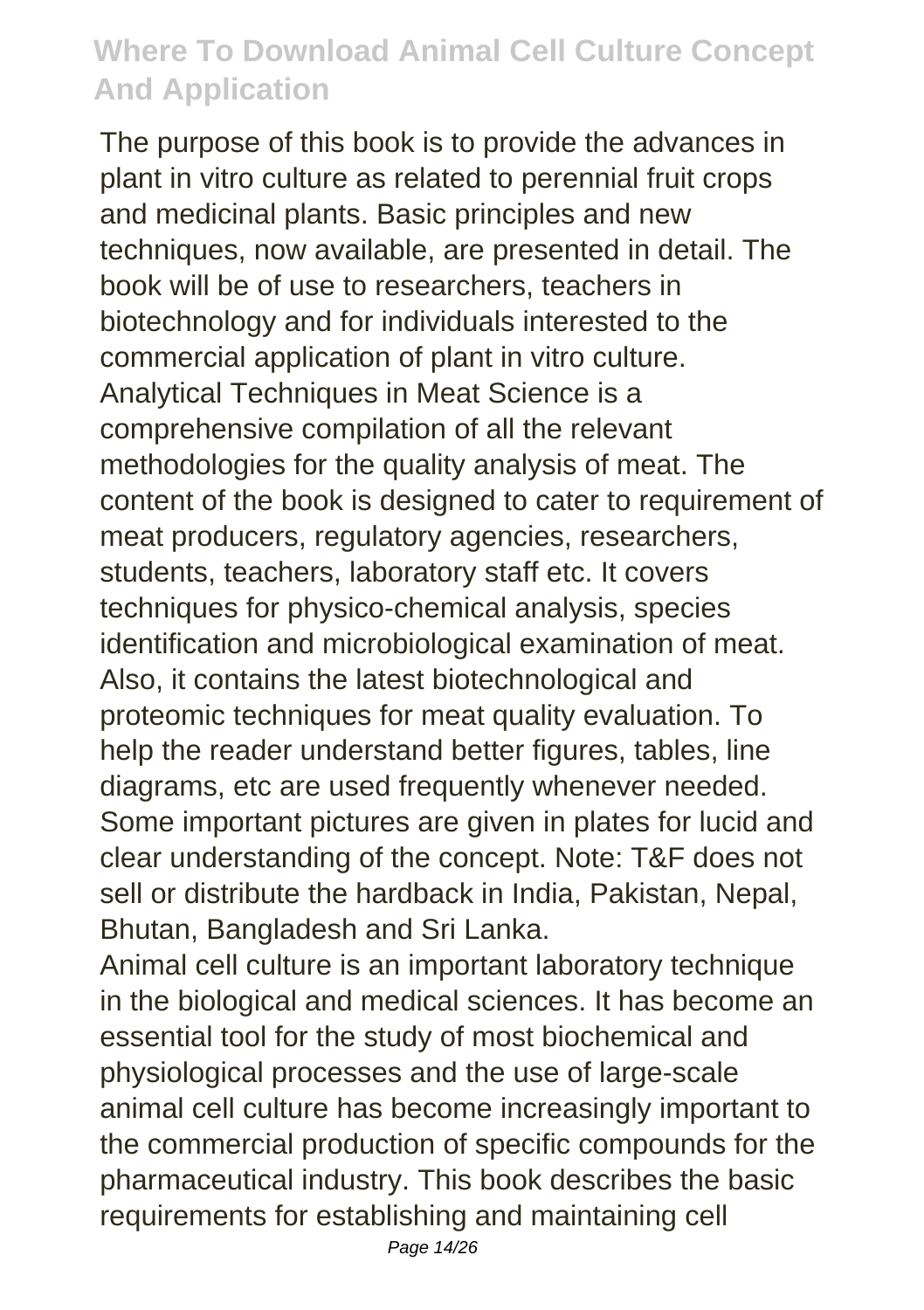cultures both in the laboratory and in large-scale operations. Minimal background knowledge of the subject is assumed and therefore it will be a readable introduction to animal cell culture for undergraduates, graduates and experienced researchers. Reflecting the latest developments and trends in the field, the new topics include the latest theory of the biological clock of cell lines, the development of improved serum-free media formulations, the increased understanding of the importance and control of protein glycosylation, and the humanization of antibodies for therapeutic use. There has been a dramatic increase in the perception of the value of animal cell biotechnology to the research and manufacturing communities in recent years. This volume seeks to keep the reader up-to-date with this progress. This sixth and final volume in the series concentrates on the biology of animal cells in culture, giving special attention to the relationship between biology and the ability to use such cells productively. As the search continues for greater productivity, there is a need to understand the switches within cells that control expression. Additional abilities to manipulate those switches in a controllable manner are also required. In the last five years, considerable progress has been made in the elucidation of the mechanisms for cell signaling and control of gene expression. The 13 chapters of this volume are devoted to these subjects and to techniques in areas of particular concern in manufacturing circles. The achievements in the field to date are described in this book, which, together with its five companion volumes in the series, will provide a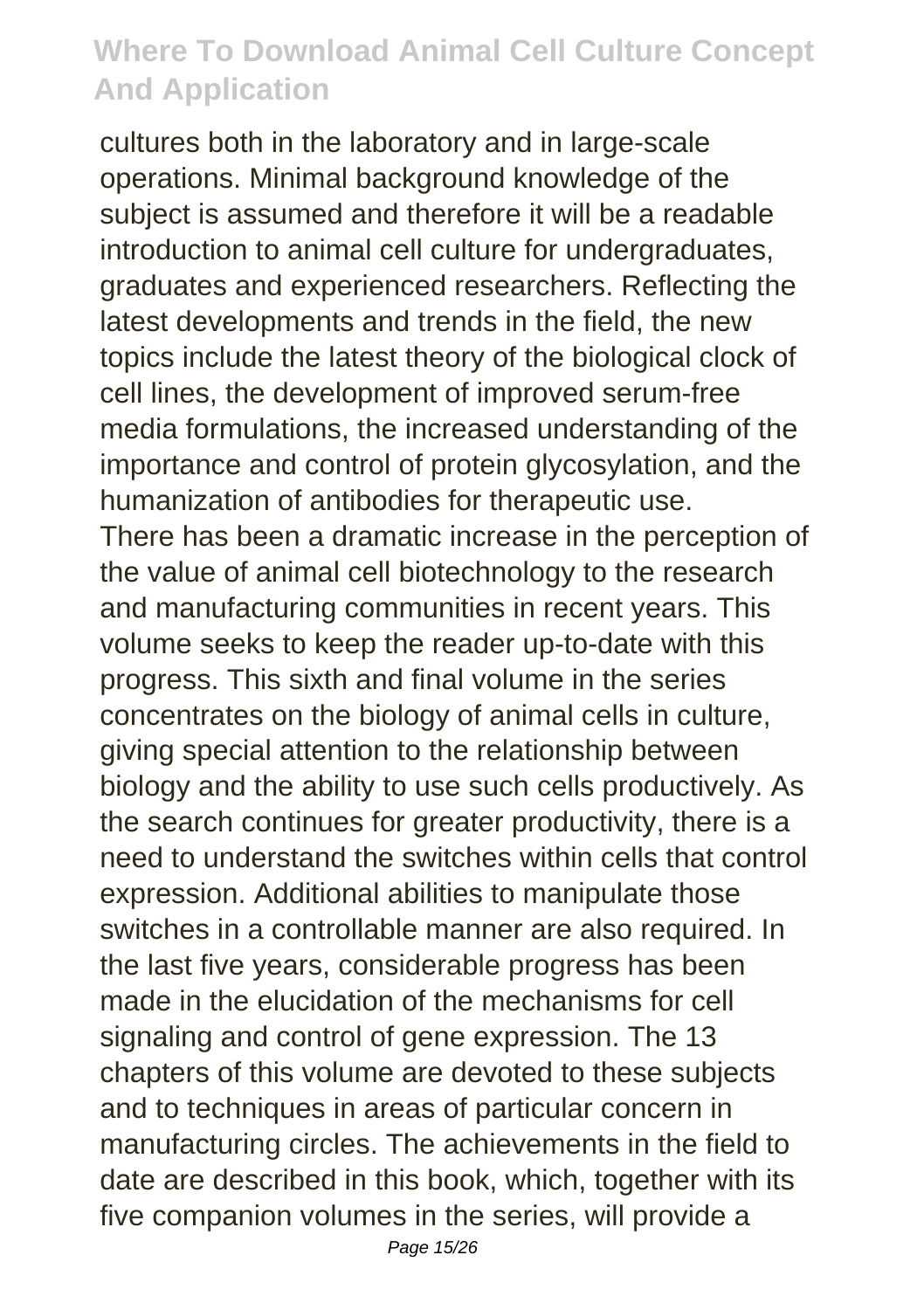building block for the future development of animal cell biotechnology.

Milton Taylor, Indiana University, offers an easy-to-read and fascinating text describing the impact of viruses on human society. The book starts with an analysis of the profound effect that viral epidemics had on world history resulting in demographic upheavals by destroying total populations. It also provides a brief history of virology and immunology. Furthermore, the use of viruses for the treatment of cancer (viral oncolysis or virotherapy) and bacterial diseases (phage therapy) and as vectors in gene therapy is discussed in detail. Several chapters focus on viral diseases such as smallpox, influenza, polio, hepatitis and their control, as well as on HIV and AIDS and on some emerging viruses with an interesting story attached to their discovery or vaccine development. The book closes with a chapter on biological weapons. It will serve as an invaluable source of information for beginners in the field of virology as well as for experienced virologists, other academics, students, and readers without prior knowledge of virology or molecular biology.

?Animal cells are the preferred "cell factories" for the production of complex molecules and antibodies for use as prophylactics, therapeutics or diagnostics. Animal cells are required for the correct post-translational processing (including glycosylation) of biopharmaceutical protein products. They are used for the production of viral vectors for gene therapy. Major targets for this therapy include cancer, HIV, arthritis, cardiovascular and CNS diseases and cystic fibrosis. Animal cells are used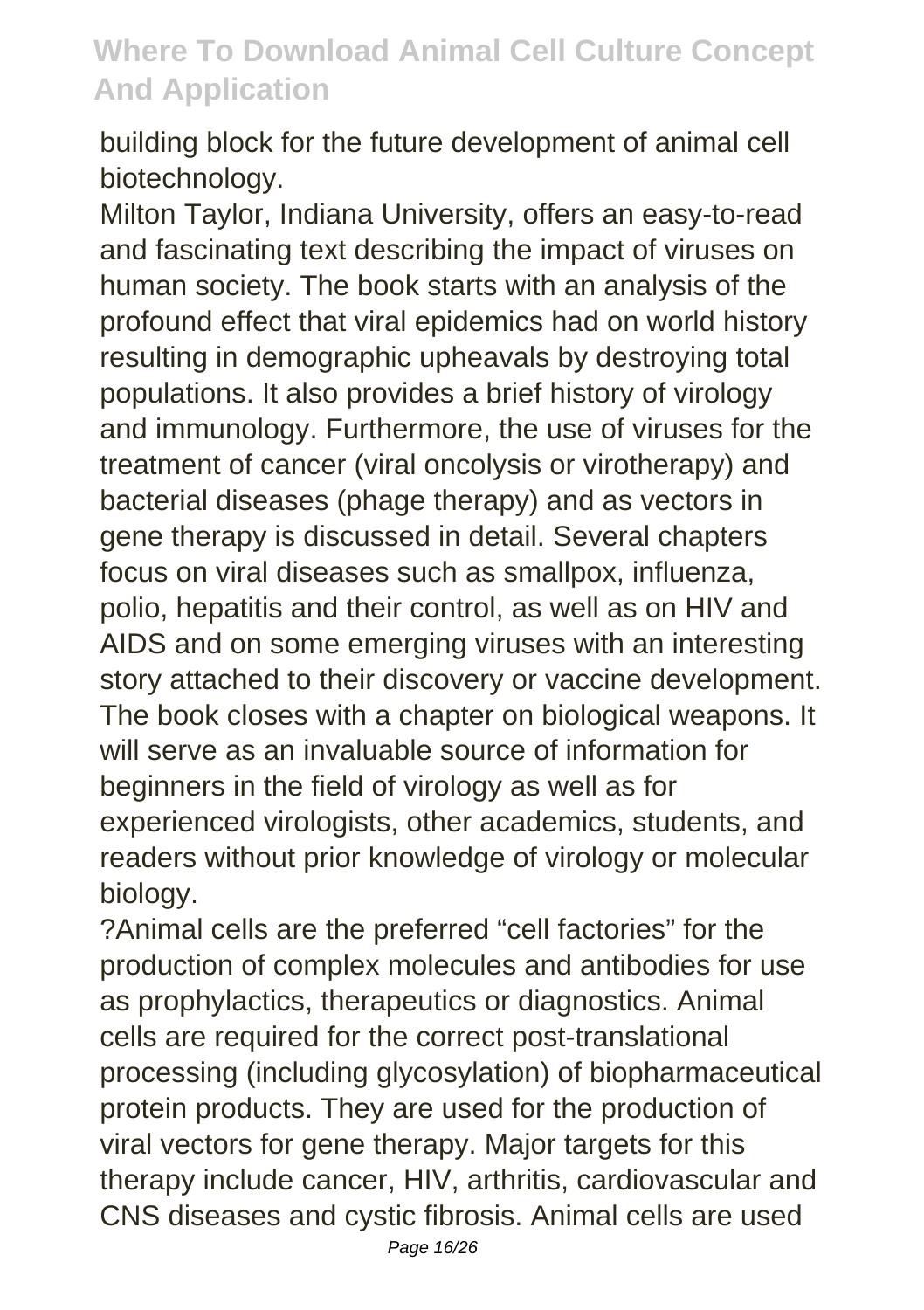as in vitro substrates in pharmacological and toxicological studies. This book is designed to serve as a comprehensive review of animal cell culture, covering the current status of both research and applications. For the student or R&D scientist or new researcher the protocols are central to the performance of cell culture work, yet a broad understanding is essential for translation of laboratory findings into the industrial production. Within the broad scope of the book, each topic is reviewed authoritatively by experts in the field to produce state-of-the-art collection of current research. A major reference volume on cell culture research and how it impacts on production of biopharmaceutical proteins worldwide, the book is essential reading for everyone working in cell culture and is a recommended volume for all biotechnology libraries.

Animal Cell CultureScientific e-Resources Please note that the content of this book primarily consists of articles available from Wikipedia or other free sources online. Pages: 27. Chapters: Axenic, BRENDA tissue ontology, Callus (cell biology), Cell culture assays, Chemically defined medium, Confluency, Contact inhibition, Explant culture, Hairy root culture, Human umbilical vein endothelial cell, Hyperhydricity, IGRhCellID, Immortalised cell line, List of contaminated cell lines, Microbiological culture, Minusheet Perfusion Culture System, Plant tissue culture, Somatic embryogenesis, Stem cell lineage database, Synchronous culture, Trypsinization. Excerpt: Cell culture is the complex process by which cells are grown under controlled conditions, generally outside of their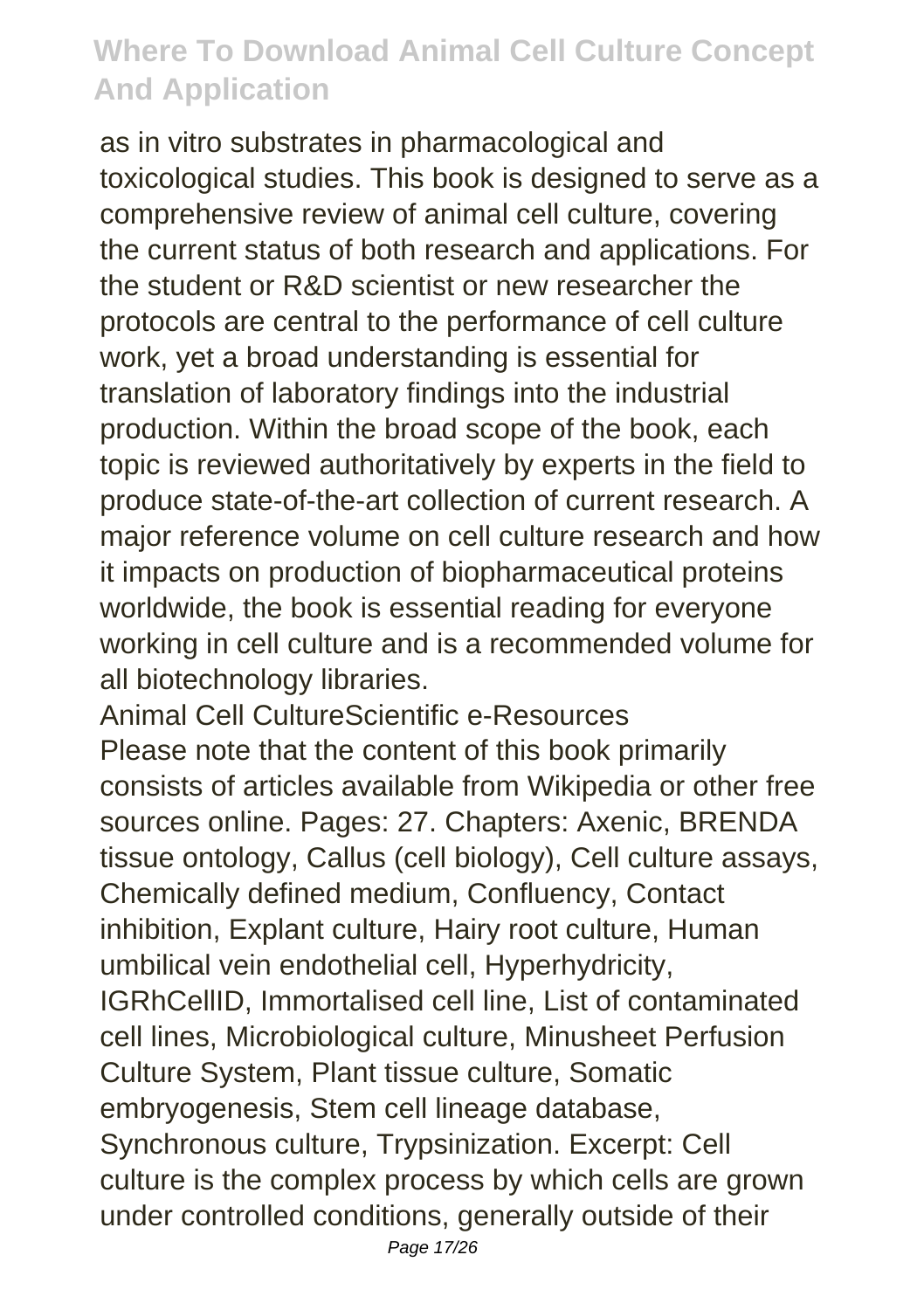natural environment. In practice, the term "cell culture" now refers to the culturing of cells derived from multicellular eukaryotes, especially animal cells. However, there are also cultures of plants, fungi and microbes, including viruses, bacteria and protists. The historical development and methods of cell culture are closely interrelated to those of tissue culture and organ culture. Animal cell culture became a common laboratory technique in the mid-1900s, but the concept of maintaining live cell lines separated from their original tissue source was discovered in the 19th century. The 19th-century English physiologist Sydney Ringer developed salt solutions containing the chlorides of sodium, potassium, calcium and magnesium suitable for maintaining the beating of an isolated animal heart outside of the body. In 1885, Wilhelm Roux removed a portion of the medullary plate of an embryonic chicken and maintained it in a warm saline solution for several days, establishing the principle of tissue culture. Ross Granville Harrison, working at Johns Hopkins Medical School and then at Yale University, published results of his experiments from 1907 to 1910, establishing the methodology of tissue culture. Cell culture techniques were...

In the past several decades, there has been a substantial increase in the availability of in vitro test methods for evaluating chemical safety in an international regulatory context. To foster confidence in in vitro alternatives to animal testing, the test methods and conditions under which

This will lead to a projection of the extent to which animal Page 18/26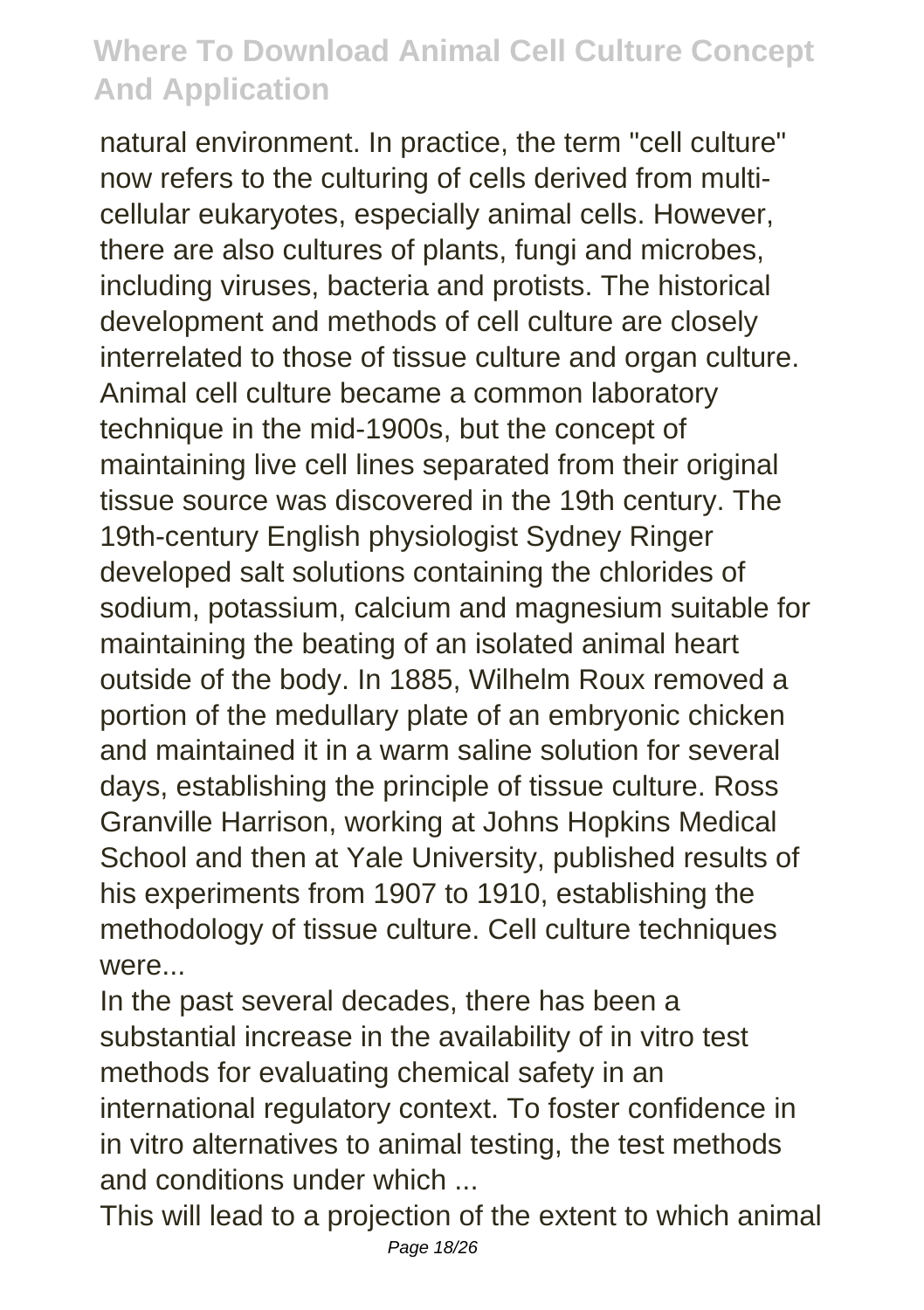cell suspension and other cultures can be scaled-up. In addition. I will consider the distance that oxygen can diffuse into a mass of cells while the cells are removing oxygen from the diffusing liquid. This,also will lead to the definition of the parameter that control the physical dimension of the apparatus in which cells are held at high local concentrations. In conclusion, it is clear that once provided with a theoretical base that has been well tested experimentally, it is possible to proceed with confidence in the scale-up of animal cell culture without fear of failing to provide them with adequate amounts of nutritious oxygen. [Authors' abstract].

Animal Cell Biotechnology: Methods and Protocols, Third Edition constitutes a comprehensive manual of state-ofthe-art and new techniques for setting up mammalian cell lines for production of biopharmaceuticals, and for optimizing critical parameters for cell culture from lab to final production. The volume is divided into five parts that reflect the processes required for different stages of production. In Part I, basic techniques for establishment of production cell lines are addressed, especially highthroughput synchronization, insect cell lines, transient gene and protein expression, DNA Profiling and Characterisation. Part II addresses tools for process and medium optimization as well as microcarrier technology while Part III covers monitoring of cell growth, viability and apoptosis, metabolic flux estimation, quenching methods as well as NMR-based techniques. Part IV details cultivation techniques, and Part V describes special applications, including vaccine production, baculovirus protein expression, chromatographic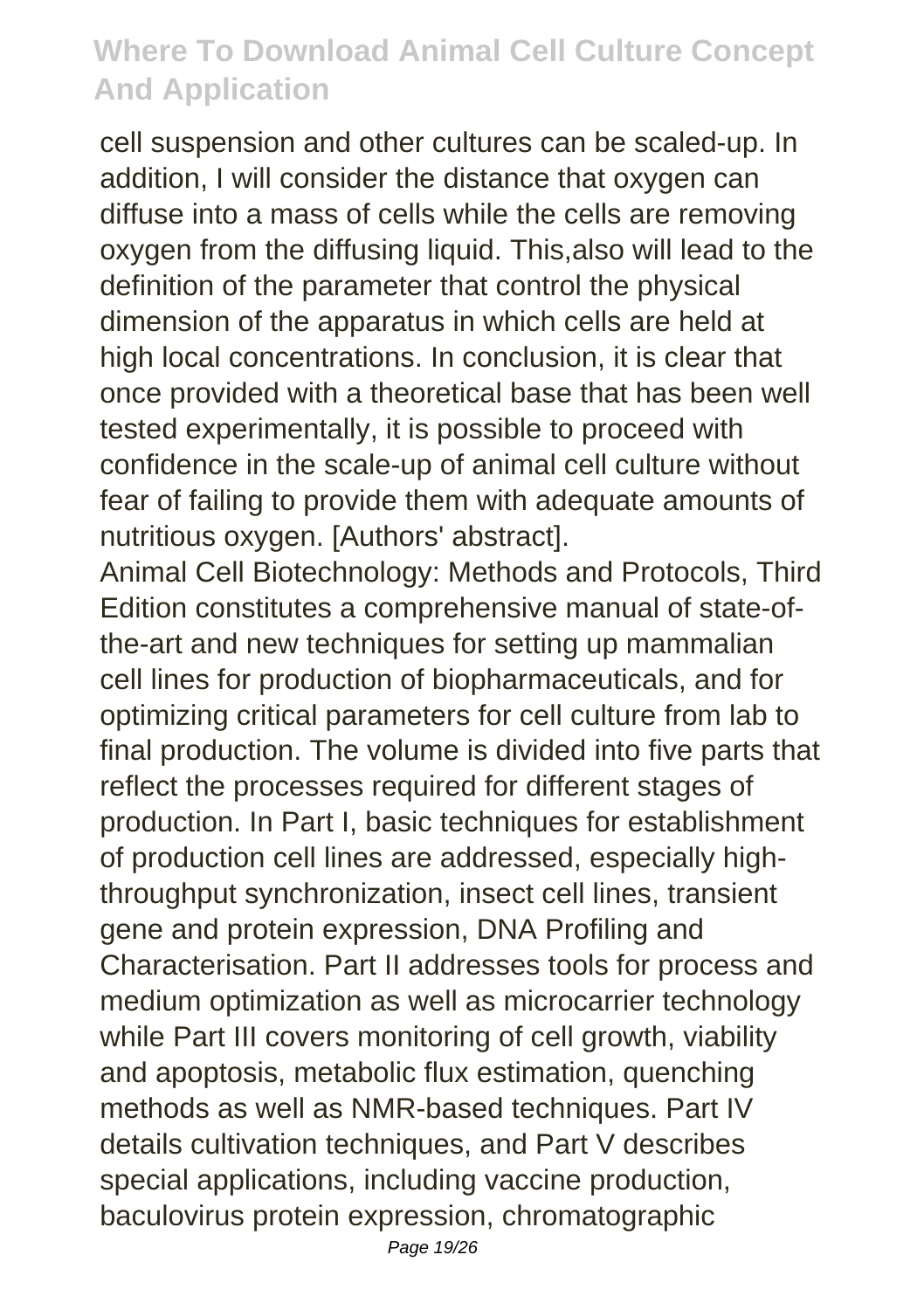techniques for downstream as well as membrane techniques for virus separation. Written in the successful Methods in Molecular Biology series format, chapters include introductions to their respective topics, lists of the necessary materials and reagents, step-by-step, readily reproducible protocols, and notes on troubleshooting and avoiding known pitfalls. Animal Cell Biotechnology: Methods and Protocols, Third Edition provides a compendium of techniques for scientists in industrial and research laboratories that use mammalian cells for biotechnology purposes.

Animal Cell Technology: Developments, Processes and Products is a compilation of scientific papers presented at the 11th European Society for Animal Cell Technology (ESACT) Meeting, held in Brighton, United Kingdom. The book is a collection of various works of scientists, engineers, and other specialists from Europe and other parts of the world who are working with animal cells. The book's aim is to communicate experiences and research findings on the development of cell systems. The research papers are grouped into 25 sections encompassing 145 chapters. Subjects covered range from cells and physiology engineering dealing with cell characterization, cell culture establishment, cloning, and cell engineering. Topics on culture media, ammonium detoxification, the effects of physical parameters on cell cultures, assays and monitoring systems, and bioreactor techniques are also covered. Discussions are likewise made on the products from animal cells in culture, virus removal, and DNA determination and characterization in relation to safety issues. The book will be useful for cell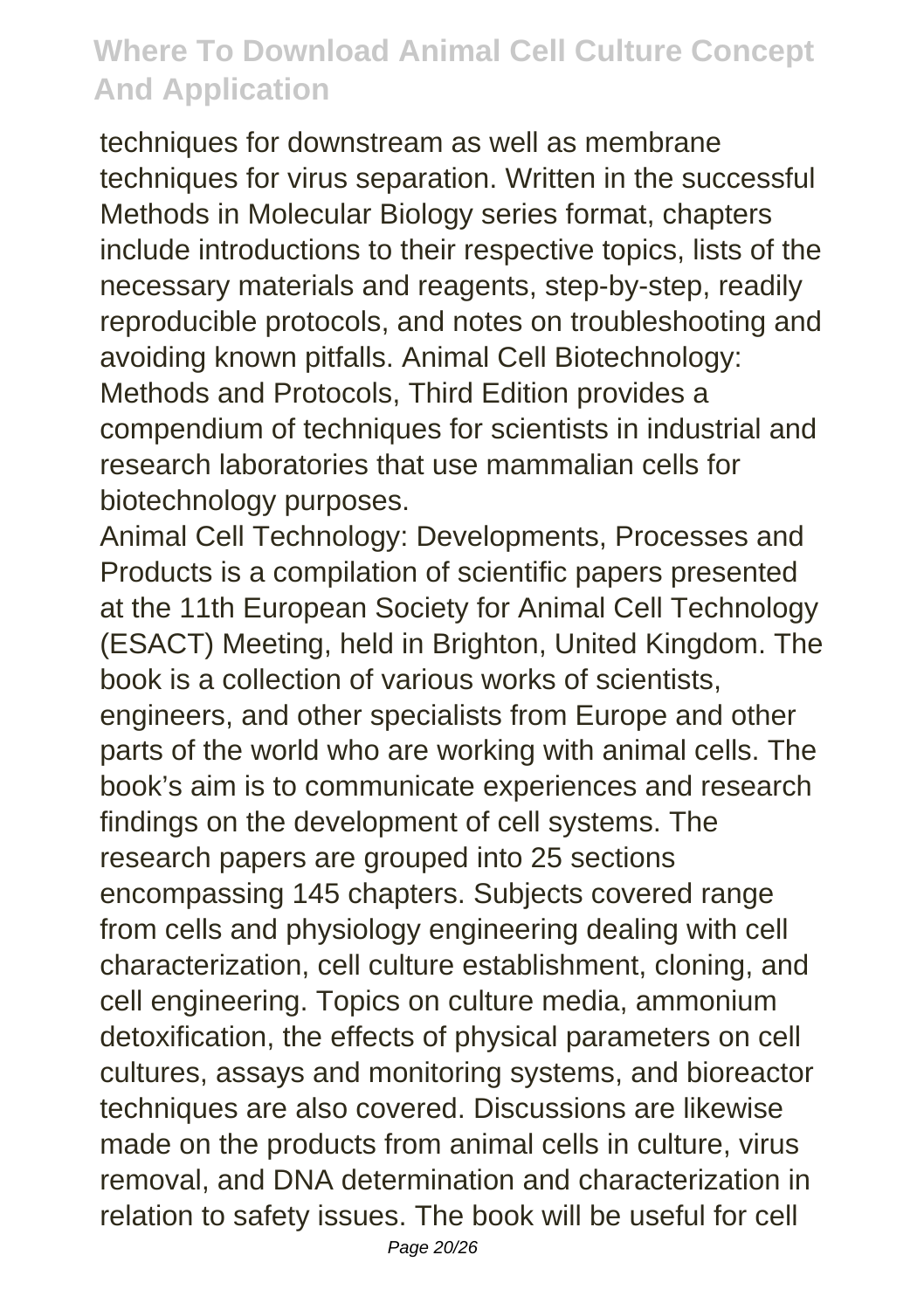biologists, molecular biologists, biochemists, biochemical engineers, and students engaged in the study of animal cell cultures.

Offers a comprehensive overview of cell culture engineering, providing insight into cell engineering, systems biology approaches and processing technology In Cell Culture Engineering: Recombinant Protein Production, editors Gyun Min Lee and Helene Faustrup Kildegaard assemble top class authors to present expert coverage of topics such as: cell line development for therapeutic protein production; development of a transient gene expression upstream platform; and CHO synthetic biology. They provide readers with everything they need to know about enhancing product and bioprocess attributes using genome-scale models of CHO metabolism; omics data and mammalian systems biotechnology; perfusion culture; and much more. This all-new, up-to-date reference covers all of the important aspects of cell culture engineering, including cell engineering, system biology approaches, and processing technology. It describes the challenges in cell line development and cell engineering, e.g. via gene editing tools like CRISPR/Cas9 and with the aim to engineer glycosylation patterns. Furthermore, it gives an overview about synthetic biology approaches applied to cell culture engineering and elaborates the use of CHO cells as common cell line for protein production. In addition, the book discusses the most important aspects of production processes, including cell culture media, batch, fed-batch, and perfusion processes as well as process analytical technology, quality by design, and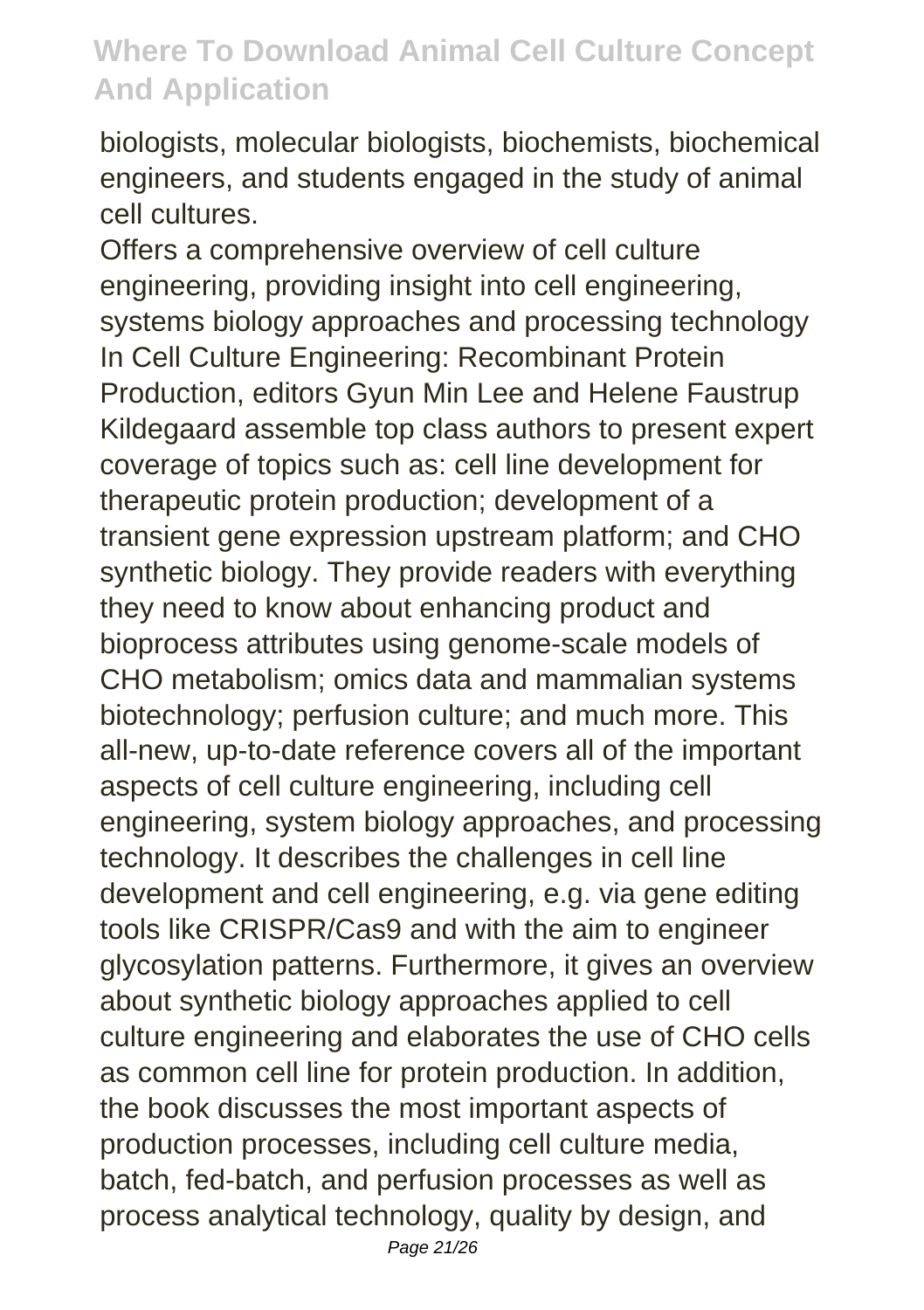scale down models. -Covers key elements of cell culture engineering applied to the production of recombinant proteins for therapeutic use -Focuses on mammalian and animal cells to help highlight synthetic and systems biology approaches to cell culture engineering, exemplified by the widely used CHO cell line -Part of the renowned "Advanced Biotechnology" book series Cell Culture Engineering: Recombinant Protein Production will appeal to biotechnologists, bioengineers, life scientists, chemical engineers, and PhD students in the life sciences.

Animal Cell Culture is intended to fill any gaps in theoretical background of students of Biotechnology. The book, written after full laboratory exposure and experience will help updating the concepts in animal biotechnology and in developing ideas and concepts about the subject. New topics like method of transaction, transgenic animals, Bioforming, In-vitro fertilization, gene therapy delivery vehicle have been discussed in detail.

Cell culture techniques allow a variety of molecular and cell biological questions to be addressed, offering physiological conditions whilst avoiding the use of laboratory animals. In addition to basic techniques, a wide range of specialised practical protocols covering the following areas are included: cell proliferation and death, in-vitro models for cell differentiation, in-vitro models for toxicology and pharmacology, industrial application of animal cell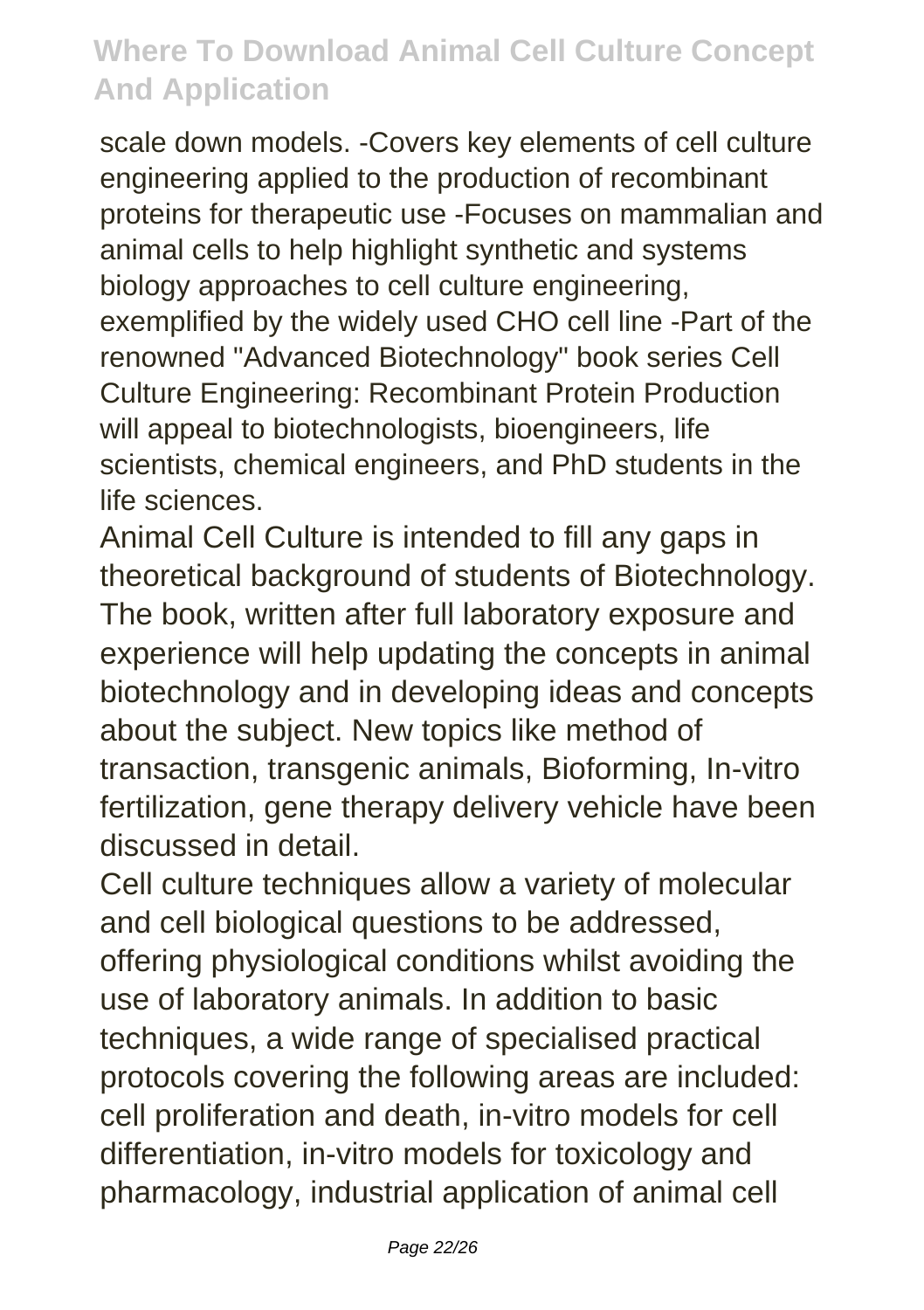culture, genetic manipulation and analysis of human and animal cells in culture.

Cell culture refers to the removal of cells from an animal or plant and their subsequent growth in a favourable artificial environment. The cells may be removed from the tissue directly and disaggregated by enzymatic or mechanical means before cultivation, or they may be derived from a cell line or cell strain that has already been established. Stem cells retain the capacity to self renew as well as to produce progeny with a restricted mitotic potential and restricted range of distinct types of differentiated cell they give rise to. The formation of blood cells, also called haematopoiesis, is the classical example of concept of stem cells. Animal cell and tissue culture is an integral part of biotechnology and this book covers all the aspects of animal cell culture. Animal cells are used for making new vaccines, specific animal proteins such as intergerons, blood factors and hormones, monoclonal antibodies for use as diagnostic and therapeutics, gene probes as diagnostic too, enzymes and last but not the least many new and important compounds. This book contains eleven Chapters, which deal with historic developments, laboratory design, sterilization procedures and various facets of animal cell culture. This includes preservation, characterizations, storage and transport of cells, their monitoring and technologies for cell banking. Page 23/26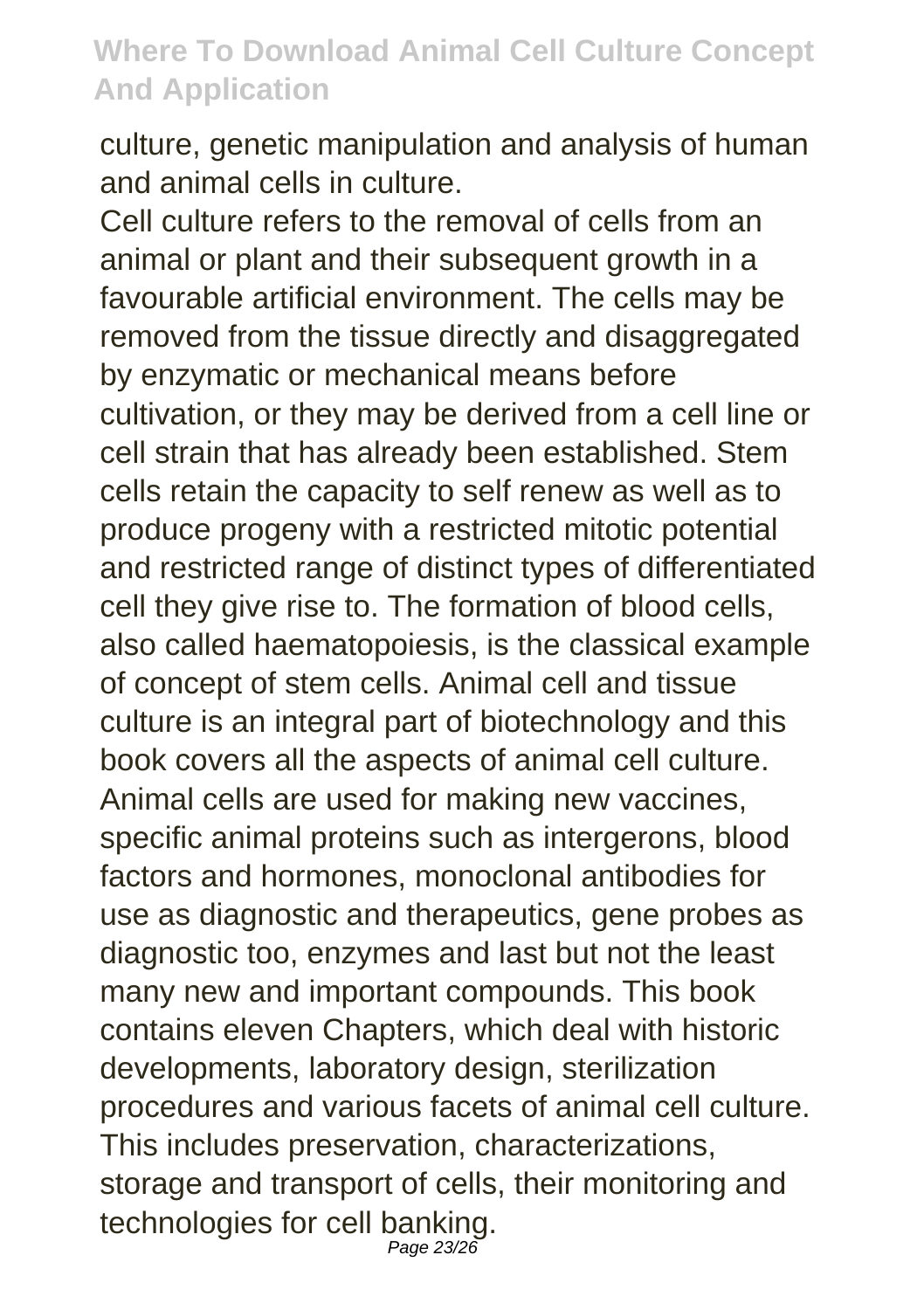The book "New Insights into Cell Culture Technology" focuses on many advanced methods and techniques concerned with cell culture. The contributing authors have discussed various developments in cell culture methods, the application of insect cells for the efficient production of heterologous proteins, the expansion of human mesenchymal stromal cells for different clinical applications, the remote sensing of cell culture experiments and concepts for the development of cell culture bioprocess, continuous production of retroviral pseudotype vectors, and the production of oncolytic measles virus vectors for cancer therapy. This book is an original contribution of experts from different parts of the globe, and the in-depth information will be a significant resource for students, scientists, and physicians who are directly dealing with cells.["Culture" is essential for human life and also the life of a cell. - Sivakumar Gowder] #1 NEW YORK TIMES BESTSELLER • "The story of modern medicine and bioethics—and, indeed, race relations—is refracted beautifully, and movingly."—Entertainment Weekly NOW A MAJOR MOTION PICTURE FROM HBO® STARRING OPRAH WINFREY AND ROSE BYRNE • ONE OF THE "MOST INFLUENTIAL" (CNN), "DEFINING" (LITHUB), AND "BEST" (THE PHILADELPHIA INQUIRER) BOOKS OF THE DECADE • ONE OF ESSENCE'S 50 MOST IMPACTFUL BLACK Page 24/26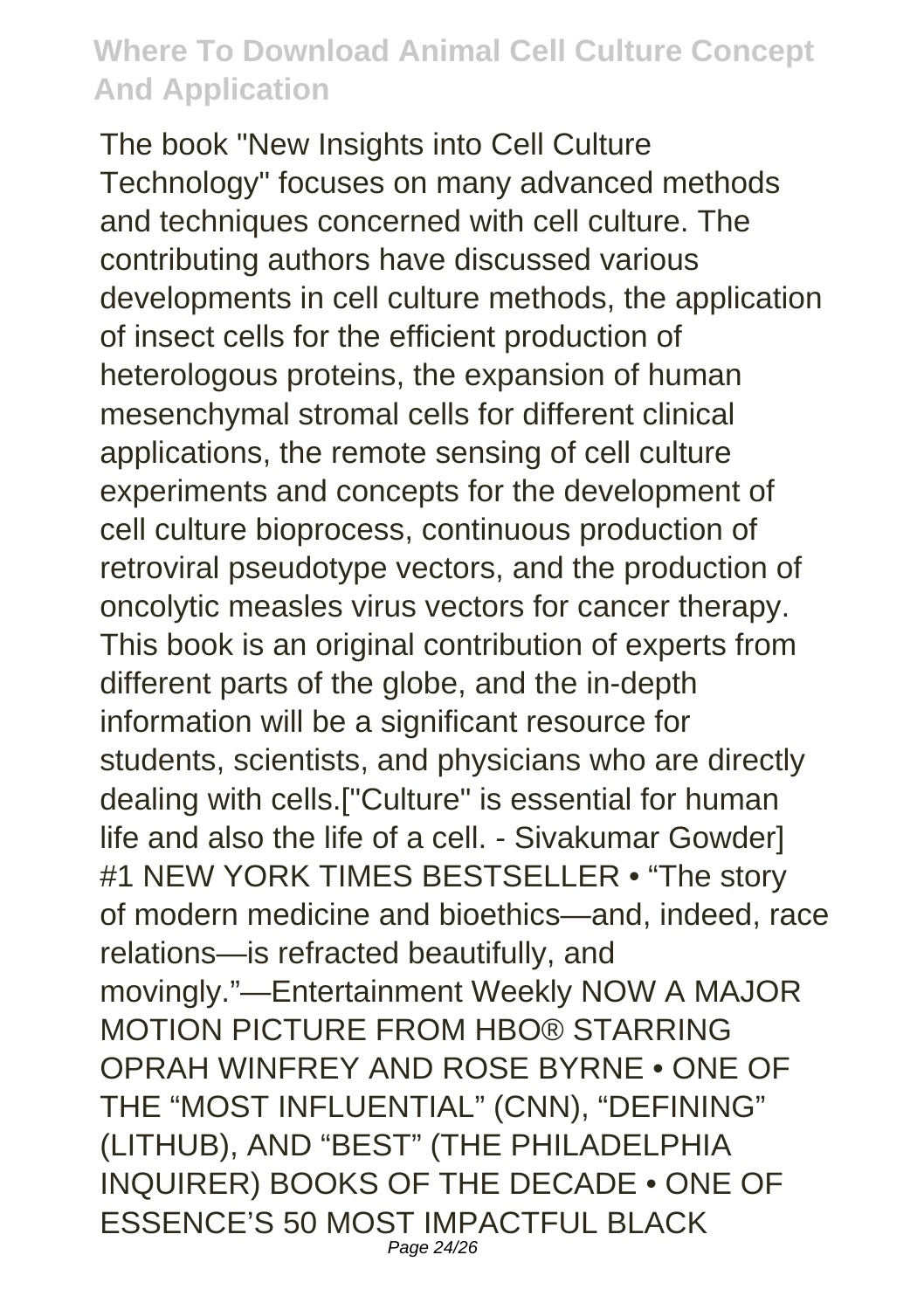BOOKS OF THE PAST 50 YEARS • WINNER OF THE CHICAGO TRIBUNE HEARTLAND PRIZE FOR NONFICTION NAMED ONE OF THE BEST BOOKS OF THE YEAR BY The New York Times Book Review • Entertainment Weekly • O: The Oprah Magazine • NPR • Financial Times • New York • Independent (U.K.) • Times (U.K.) • Publishers Weekly • Library Journal • Kirkus Reviews • Booklist • Globe and Mail Her name was Henrietta Lacks, but scientists know her as HeLa. She was a poor Southern tobacco farmer who worked the same land as her slave ancestors, yet her cells—taken without her knowledge—became one of the most important tools in medicine: The first "immortal" human cells grown in culture, which are still alive today, though she has been dead for more than sixty years. HeLa cells were vital for developing the polio vaccine; uncovered secrets of cancer, viruses, and the atom bomb's effects; helped lead to important advances like in vitro fertilization, cloning, and gene mapping; and have been bought and sold by the billions. Yet Henrietta Lacks remains virtually unknown, buried in an unmarked grave. Henrietta's family did not learn of her "immortality" until more than twenty years after her death, when scientists investigating HeLa began using her husband and children in research without informed consent. And though the cells had launched a multimillion-dollar industry that sells human biological materials, her Page 25/26